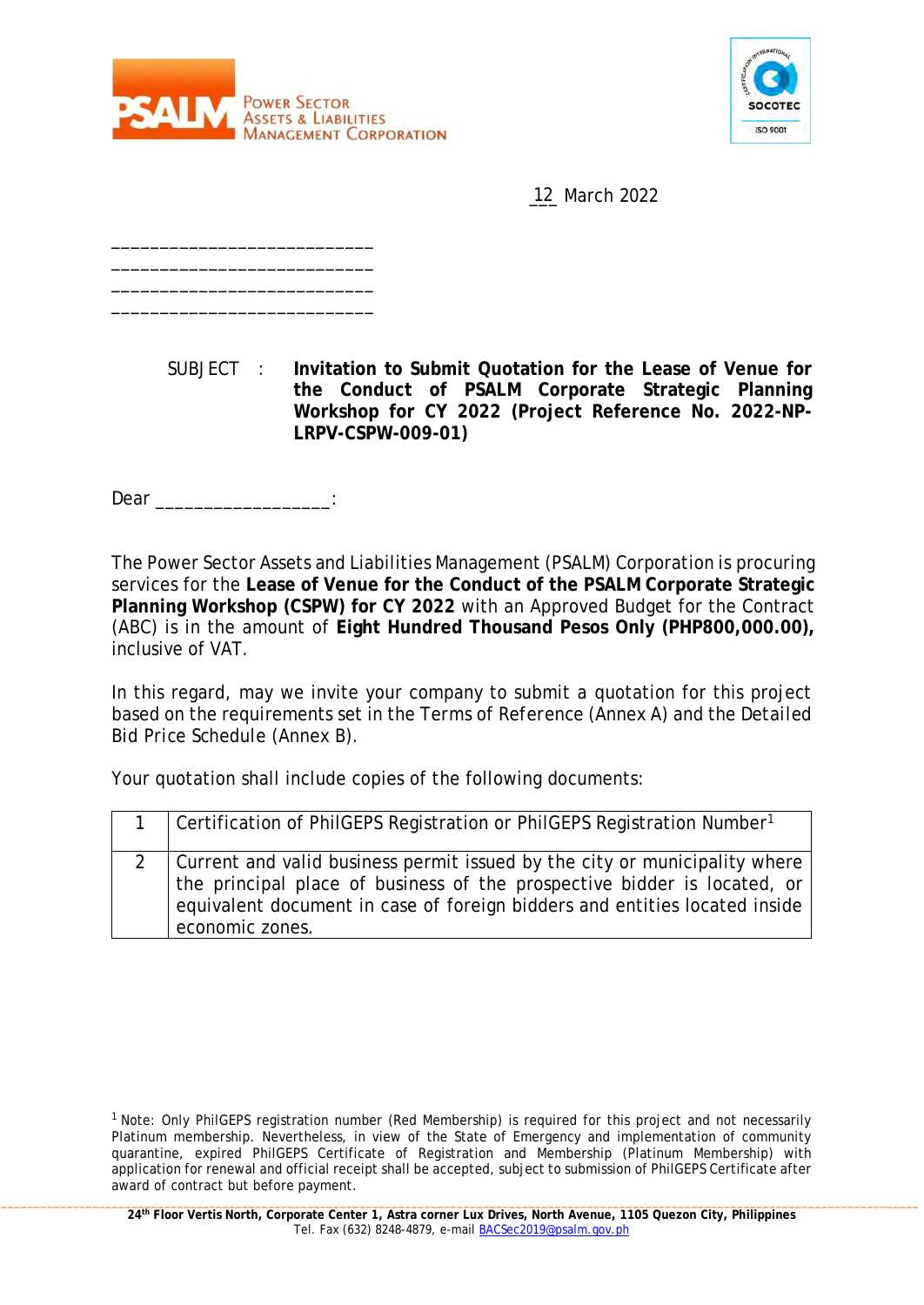| 3              | Latest income tax returns filed and paid through the BIR Electronic Filing<br>and Payment System (eFPS).                                                                                                                                                                                                                                                                                                                                                                                                                                          |            |                                                                                                                         |
|----------------|---------------------------------------------------------------------------------------------------------------------------------------------------------------------------------------------------------------------------------------------------------------------------------------------------------------------------------------------------------------------------------------------------------------------------------------------------------------------------------------------------------------------------------------------------|------------|-------------------------------------------------------------------------------------------------------------------------|
|                | Latest annual Income Tax Return (ITR) shall refer to the ITR for the year<br>2020 filed in 2021. For new establishments which have no annual ITR yet,<br>it shall refer to the most recent quarter's ITR. Further, for areas where e-<br>filing is yet to be implemented, a Certification to that effect from BIR main<br>office is acceptable.                                                                                                                                                                                                   |            |                                                                                                                         |
| $\overline{4}$ | Latest Business Tax Return, which refers to the Value Added Tax (VAT)<br>and/or Percentage Tax Returns covering the previous six (6) months:                                                                                                                                                                                                                                                                                                                                                                                                      |            |                                                                                                                         |
|                | a) Value Added Tax (VAT) - BIR<br>Form No. 2550 covering the<br>following:                                                                                                                                                                                                                                                                                                                                                                                                                                                                        |            | b. Percentage Tax Returns BIR<br>Form No. 2551 covering the<br>following:                                               |
|                | i. latest quarters (2550Q) (i.e.<br>3rd and 4th Quarters of<br>2021)<br>ii. latest month (2550M) (i.e.<br>January 2022)                                                                                                                                                                                                                                                                                                                                                                                                                           | and/<br>or | i. latest quarters (2551Q)<br>(i.e. 3rd and 4th Quarters<br>of 2021)<br>ii. latest month (2550M) (i.e.<br>January 2022) |
|                | Note: Bidders filing both VAT and Percentage Tax Returns must submit<br>both returns, or the equivalent documents in case of foreign bidders.                                                                                                                                                                                                                                                                                                                                                                                                     |            |                                                                                                                         |
| 5              | Notarized Annex C [Conformity with Annex A (Terms of Reference)].                                                                                                                                                                                                                                                                                                                                                                                                                                                                                 |            |                                                                                                                         |
| 6              | Notarized Omnibus Sworn Statement (Annex D).                                                                                                                                                                                                                                                                                                                                                                                                                                                                                                      |            |                                                                                                                         |
| 8              | The Omnibus Sworn Statement must be accompanied by a duly notarized<br>Secretary's Certificate, Board/Partnership Resolution, or Special Power of<br>Attorney, whichever is applicable, stating that the signatory is the duly<br>authorized representative of the prospective bidder, and granted full power<br>and authority to do, execute and perform any and all acts necessary to<br>participate, submit the bid, and to sign and execute the ensuing contract.<br>Detailed Bid Price Schedule (Annex B) / Total Bid Price in Figures (PHP) |            |                                                                                                                         |
|                |                                                                                                                                                                                                                                                                                                                                                                                                                                                                                                                                                   |            |                                                                                                                         |

In addition, the Bidder shall submit the following documents during postqualification:

- 1. Registration certificate from the Securities and Exchange Commission (SEC), Department of Trade and Industry (DTI) for sole proprietorship, or Cooperative Development Authority (CDA) for cooperatives, charter for government entity, or any proof of such registration.
- 2. Latest Tax Clearance per E.O. No. 398, s. 2005, as finally reviewed and approved by the Bureau of Internal Revenue (BIR). Provisionary Tax clearance is not acceptable under GPBB Resolution No. 1-2014.
- 3. Original Copy of the notarized Omnibus Sworn Statement (Annex D).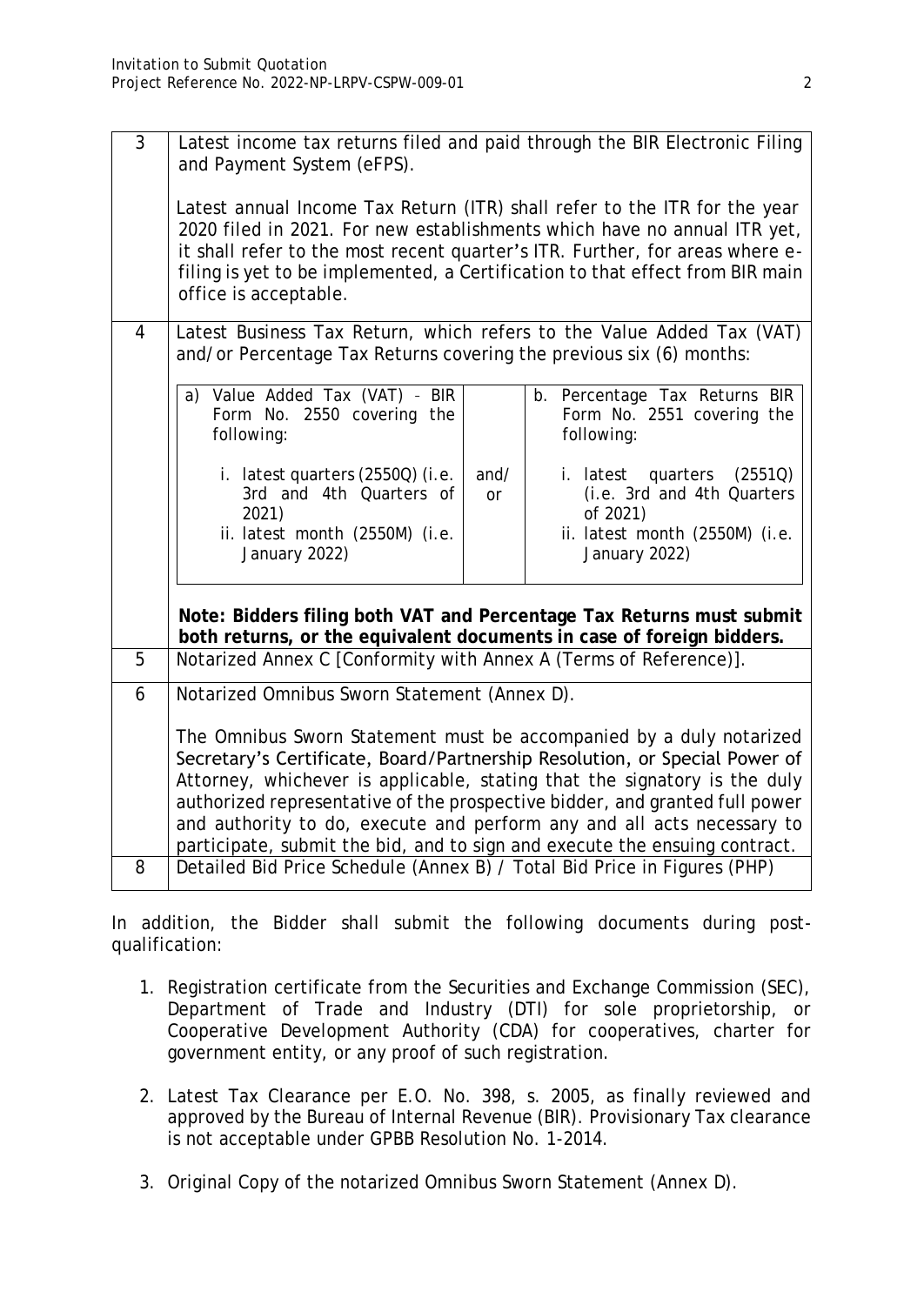4. Original Copy of the Detailed Bid Price Schedule (Annex B).

The Invitation to Submit Quotation may be downloaded from the websites of the Philippine Government Electronic Procurement System (PhilGEPS) (https://www.philgeps.gov.ph) and PSALM (htpps://www.psalm.gov.ph), provided that the Bidder shall pay the applicable fee of **Five Hundred Pesos (PHP500.00)**, not later than the deadline for submission of quotations. Payments can be deposited thru PSALM LBP account with details below:

| Name of Bank:                      | Land Bank of the Philippines                              |
|------------------------------------|-----------------------------------------------------------|
| Branch:                            | Paseo de Roxas Branch                                     |
| Account Name:                      | Power Sector Assets and Liabilities Mgt. Corp.<br>(PSALM) |
| Account Number:<br>LBP Swift Code: | 1802-1019-68<br>TI BPPHMM                                 |

Thereafter, the Bidder must send the proof of payment and register its email address to the BAC Secretariat at BACSEC2022@psalm.gov.ph.

Kindly submit your sealed quotation in electronic form (PDF with complete attachments) or password-protected quotation in a compressed archive folder to the email address: bid.submission@psalm.gov.ph on or before **16 March 2022, 10:00 AM.** Thereafter, quotations will be opened at **16 March 2022, 10:15 AM** through videoconferencing/webcasting via Zoom Cloud Meetings application. The BAC Secretariat will provide and send the meeting ID to the bidder/s prior to the opening of quotations.

The passwords for accessing the file will be disclosed by the Bidders only during the actual bid opening. If the password fails to open the file, the Bidder shall be given only three tries until the BAC shall declare it to be disqualified. Bid envelopes not in compressed archive folders and are not password protected, shall be rejected. However, bid envelopes that are not properly sealed and marked or not properly compressed and password-protected, as required in the Request for Quotation, shall be accepted, provided that the bidder or its duly authorized representative shall acknowledge such condition of the bid as submitted. The detailed procedure for electronic/online bid opening is contained in the General Policies and Procedures for Electronic/Online Submission and Receipt of Bids (Annex E).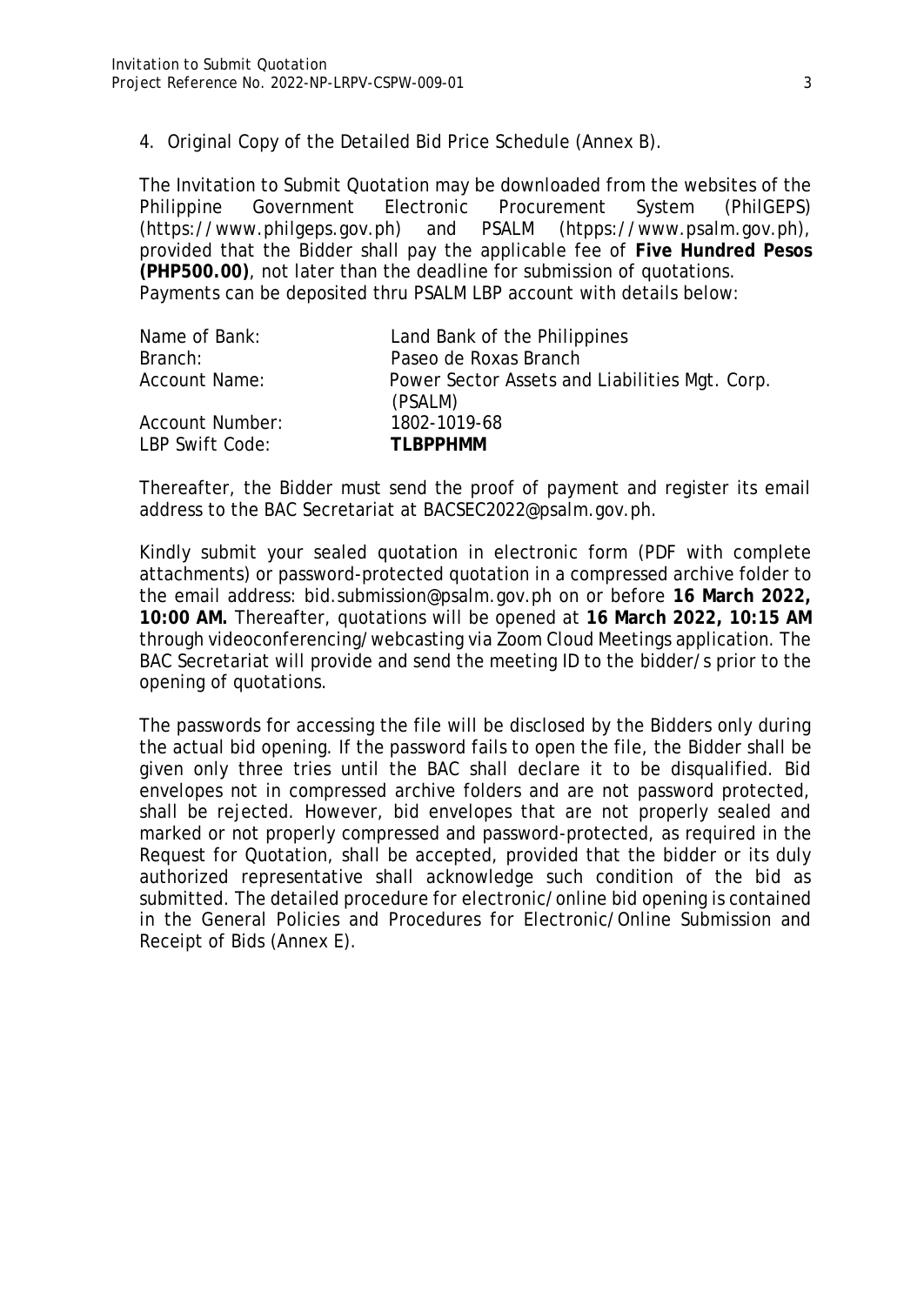For further information, please refer to:

#### **THE MANAGER**

**Strategic Communications and Performance Management Office**  Power Sector Assets and Liabilities Management Corporation 24th Floor Vertis North Corporate Center 1, Astra cor. Lux Drives Vertis North, North Avenue, 1105 Quezon City Telephone No.: (02) 7902-9000 E-mail: esblanco@psalm.gov.ph cppmd@psalm.gov.ph

Very truly yours,

flance

**EMELINA S. BLANCO** Department Manager SCPMO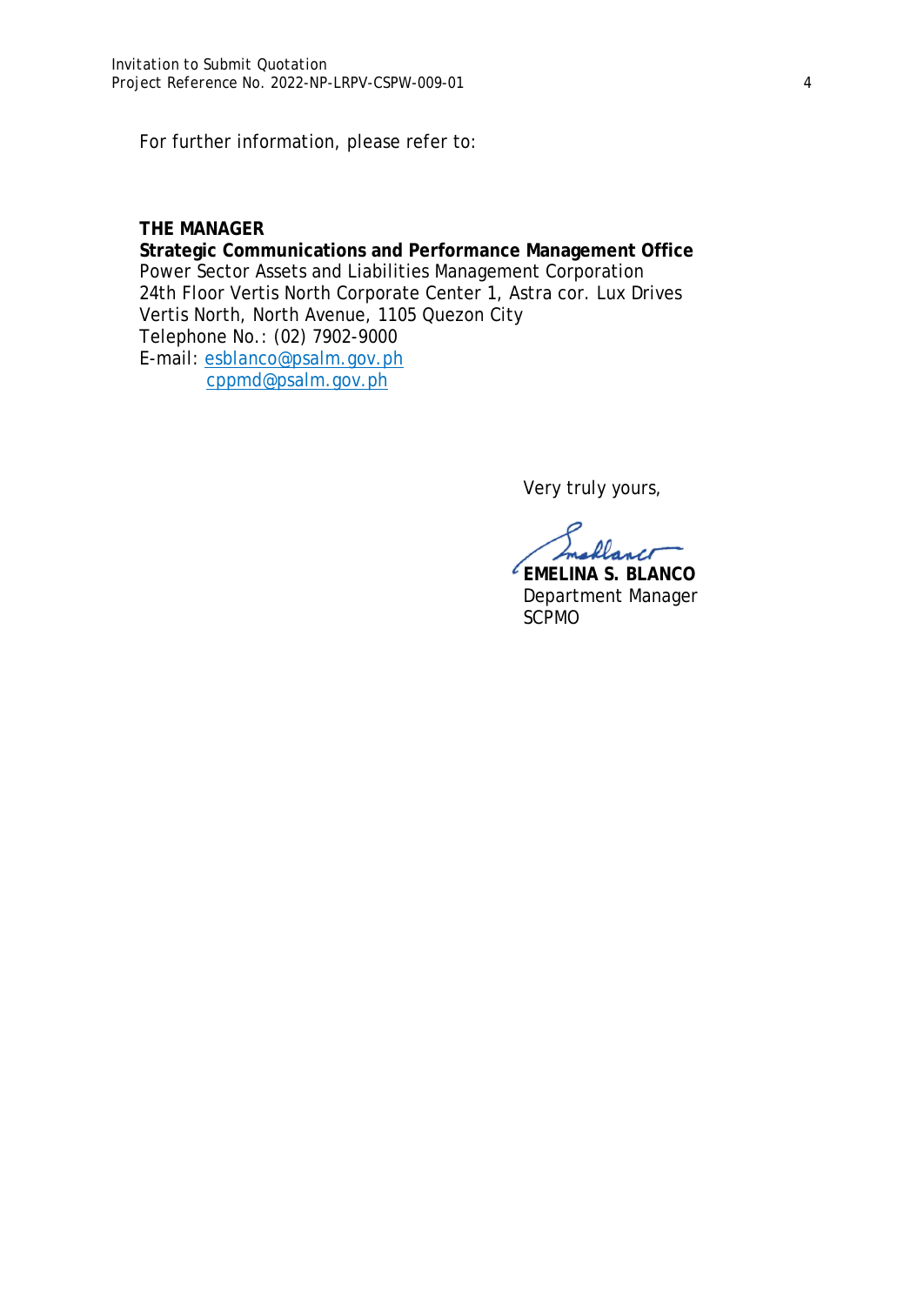# **Annex "A"**

### **TERMS OF REFERENCE Lease of Venue for the Conduct of PSALM Corporate Strategic Planning Workshop** (inclusive of room accommodation and meals)

#### **RATIONALE**

The PSALM Corporate Strategic Planning Workshop (CSPW) is scheduled on **27 to 29 April 2022** and will be conducted outside of PSALM office. To maximize attainment of the objective of the event, an external service provider will be contracted with the following terms and conditions:

**I. Approved Budget for the Contract**

The Supplier shall bid for all items described in this Terms of Reference, which shall not exceed the Approved Budget for Contract (ABC) in the amount of **Eight Hundred Thousand Pesos Only (PHP800,000.00)**, inclusive of VAT and all applicable bank and government charges.

**II. Scope of Service**

The Supplier should be able to provide PSALM the activity venue, accommodation for three (3) days and two (2) nights inclusive of meals, drinks, and other requirements specified in item III.

- **III. General Requirements**
	- 1. Event Date: 27 29 April 2022 Ingress: 9:00 AM (27 April 2022) Egress: 5:00 PM (29 April 2022)
	- 2. Guaranteed number of persons: Sixty (60) pax.
	- 3. Location should be within the vicinity of Bulacan.
	- 4. At least ten (10) free parking spaces for the participants.
	- 5. Waived electricity charges for IT equipment brought by PSALM.
	- 6. Assistance of technical staff for the setting up of equipment.
	- 7. Price quotation should be denominated in Philippine Peso and inclusive of VAT and all other applicable taxes and charges.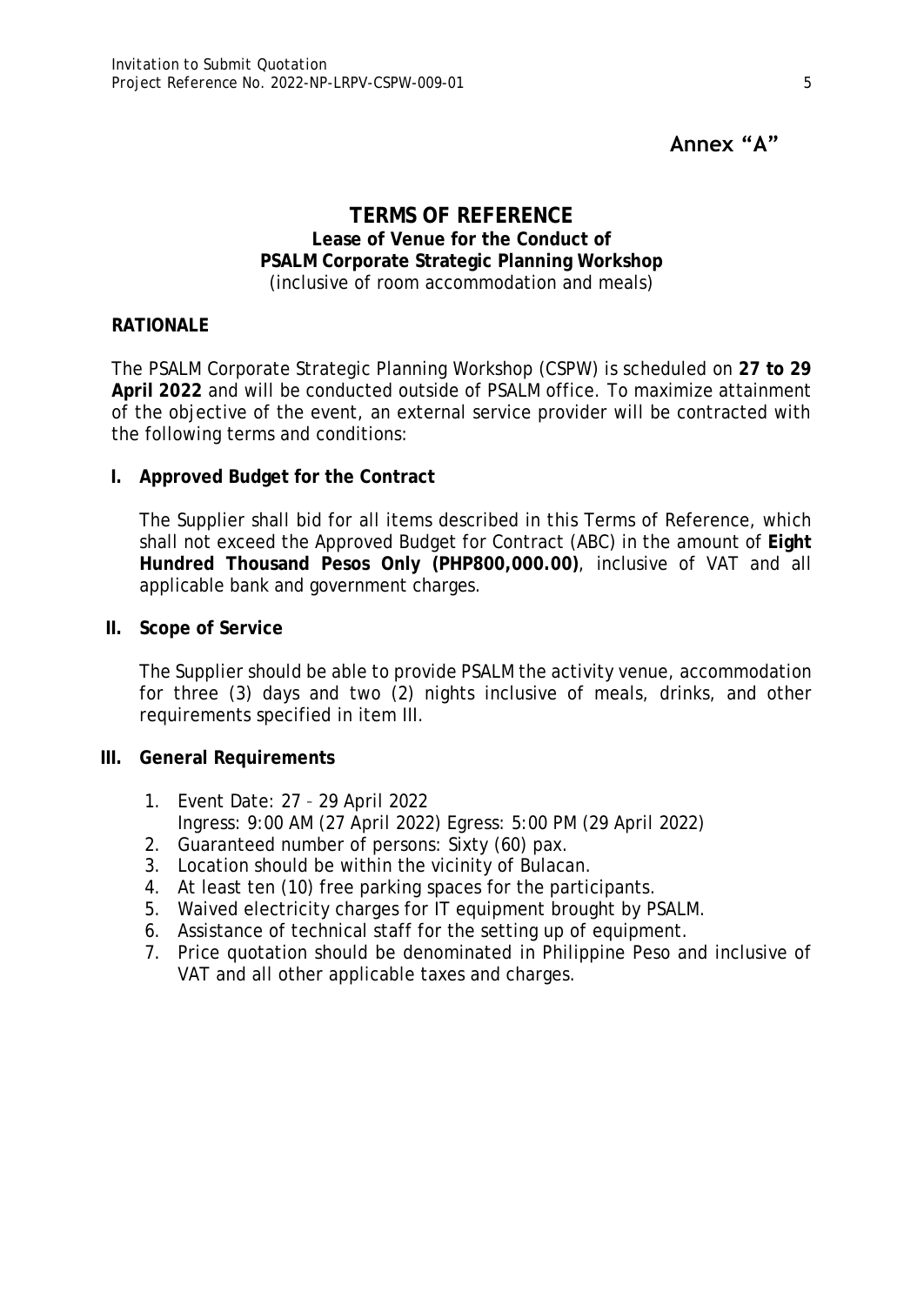### **Specific Requirements**

#### **A. Venue**

The Supplier shall provide the use of activity venue and the following items/ facilities shall also be available:

- i. Use of indoor and outdoor Function Rooms for three (3) days for eight (8) Hours or until 10 hours (if needed) that can accommodate 120 pax inclusive of social distancing
- ii. Use of two (2) LCD Projectors and Wide Screen
- iii. Public Address System, three (3) microphones
- iv. Extra extension cords for the participants' laptop
- v. Free and reliable Wi-Fi Internet
- vi. Available/Equip with alcohol and sanitizers inside the conference room and other applicable areas
- **B. Accommodation**
	- i. Five (5) Single Occupancy
	- ii. 28 Twin Occupancy (Two (2) separate beds)
- **C. Food**

The Supplier shall provide the following meal requirements for a minimum of sixty (60) pax:

| Particular              | 27 April | 28 April | 29 April |
|-------------------------|----------|----------|----------|
| <b>Buffet Breakfast</b> |          |          |          |
| AM Snack                |          |          |          |
| <b>Buffet Lunch</b>     |          |          |          |
| <b>PM Snack</b>         |          |          |          |
| <b>Buffet Dinner</b>    |          |          |          |

**D. Contract Implementation** 

The implementation of contract will be on 27 – 29 April 2022, however, this will be subject to the new Guidelines to be issued by the Inter Agency Task Force (IATF) for COVID-19 during that period particularly in the location of the service provider and lessee.

**E. Payment Scheme**

The payment for the lease of venue shall be made through issuance of Manager's Check in full amount during the event.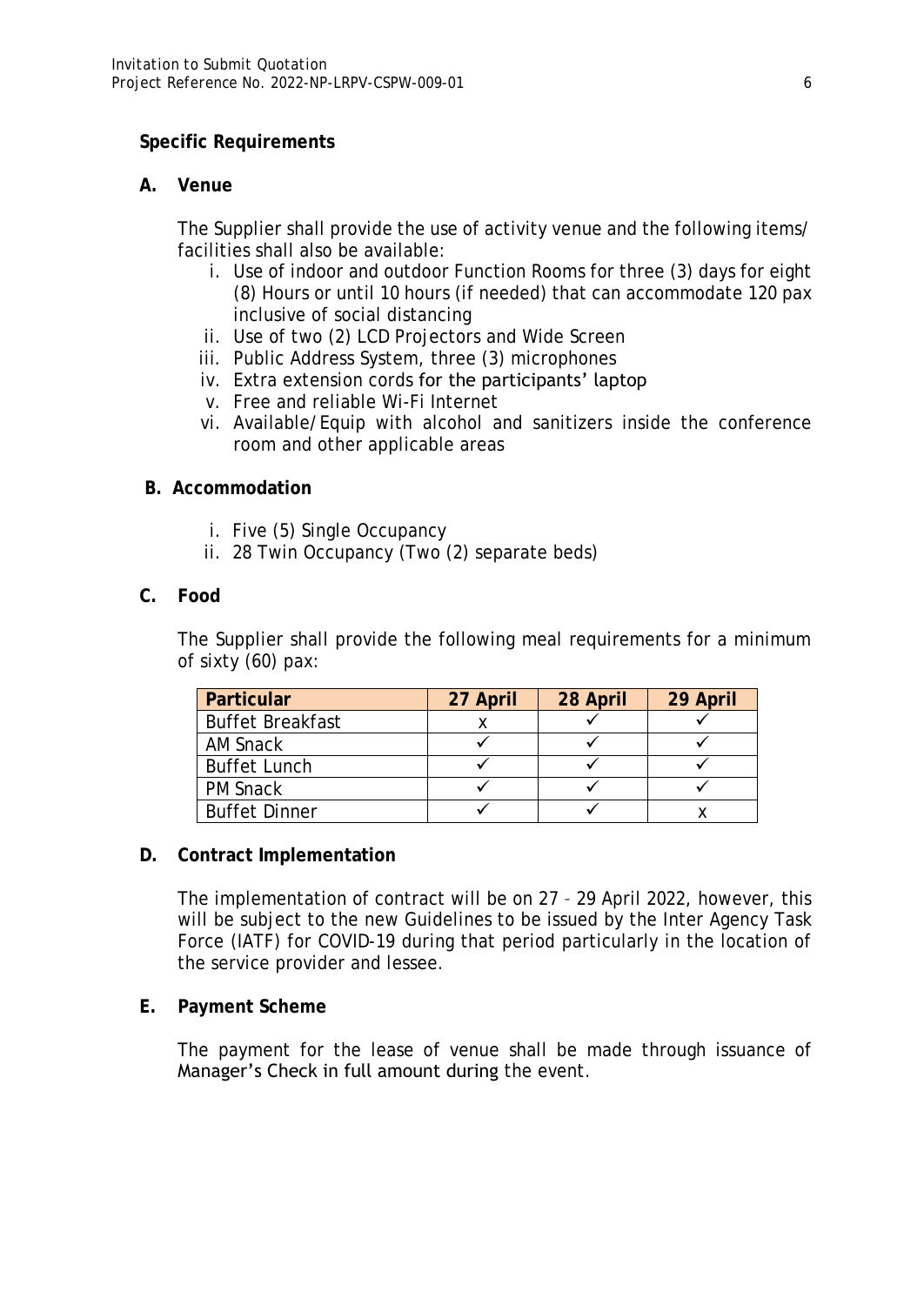## **F. Performance Security**

To guarantee the faithful performance by the winning Supplier of its obligations under the Contract, it shall post a performance security within a maximum period of ten (10) calendar days from the receipt of the Notice of Award from PSALM and in no case later than the signing of the Contract.

The performance security shall be denominated in Philippine Pesos and posted in favor of PSALM in an amount not less than the percentage of the total contract price in accordance with the following schedule:

| Form of Performance Security                                                                                                                                                                                                                        | Amount of Performance Security<br>(Not less than the Percentage of<br>the Total Contract Price) |
|-----------------------------------------------------------------------------------------------------------------------------------------------------------------------------------------------------------------------------------------------------|-------------------------------------------------------------------------------------------------|
| (a) Cash or cashier's/manager's<br>check issued by a Universal or<br>Commercial Bank:                                                                                                                                                               |                                                                                                 |
| (b) Bank draft/guarantee or<br>irrevocable letter of credit issued<br>by a Universal or Commercial Bank:<br>Provided, however, that it shall be<br>confirmed or authenticated by a<br>Universal or Commercial Bank, if<br>issued by a foreign bank; | Five percent (5%)                                                                               |
| (c) Surety bond callable upon<br>demand issued by a surety or<br>insurance company duly certified by<br>the Insurance Commission as<br>authorized to issue such security.                                                                           | Thirty percent (30%)                                                                            |

Failure of the winning Supplier to comply with the abovementioned requirement shall constitute sufficient ground for the annulment of the award and forfeiture of the bid security, in which event PSALM shall have a fresh period to initiate negotiation and if successful, complete postqualification of the second Lowest Calculated Bid. The procedure shall be repeated until the Lowest Responsive and Calculated Bid is identified and selected for recommendation of contract award. However, if no Supplier had a successful negotiation or passed post-qualification, the BAC shall declare the bidding a failure and conduct a re-bidding with re-advertisement, if necessary.

#### **G. Liquidated Damages**

Failure to comply with the terms and conditions of the Contract shall be subject to liquidated damages at least equal to one-tenth (1/10) of one percent (1%) of the cost of the unperformed portion for every day of delay.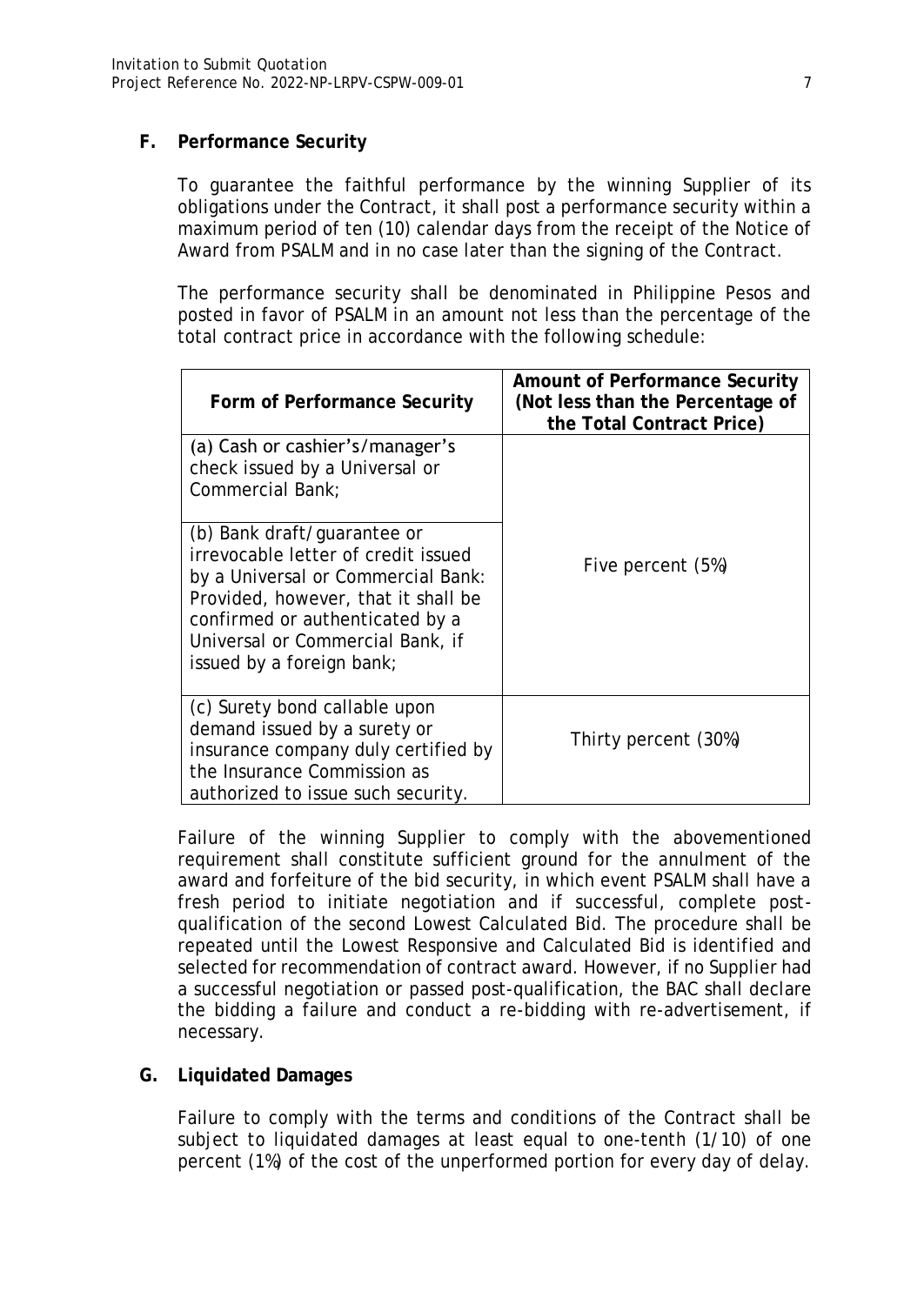The maximum deduction shall be ten percent (10%) of the amount of the Contract. Once the maximum is reached, PSALM may rescind or terminate the Contract without prejudice to other courses of action and remedies open to it.

**IV. Evaluation and Selection Criteria (Rating Scheme)**

Bid quotations shall be subjected to the Rating Factors for Lease of Venue (see Annex A-1) under Appendix B of Annex H of the 2016 Revised Implementing Rules and Regulations (IRR) of RA 9184. Compliance rating with technical specifications may be conducted through ocular inspection, interviews, or other forms of due diligence.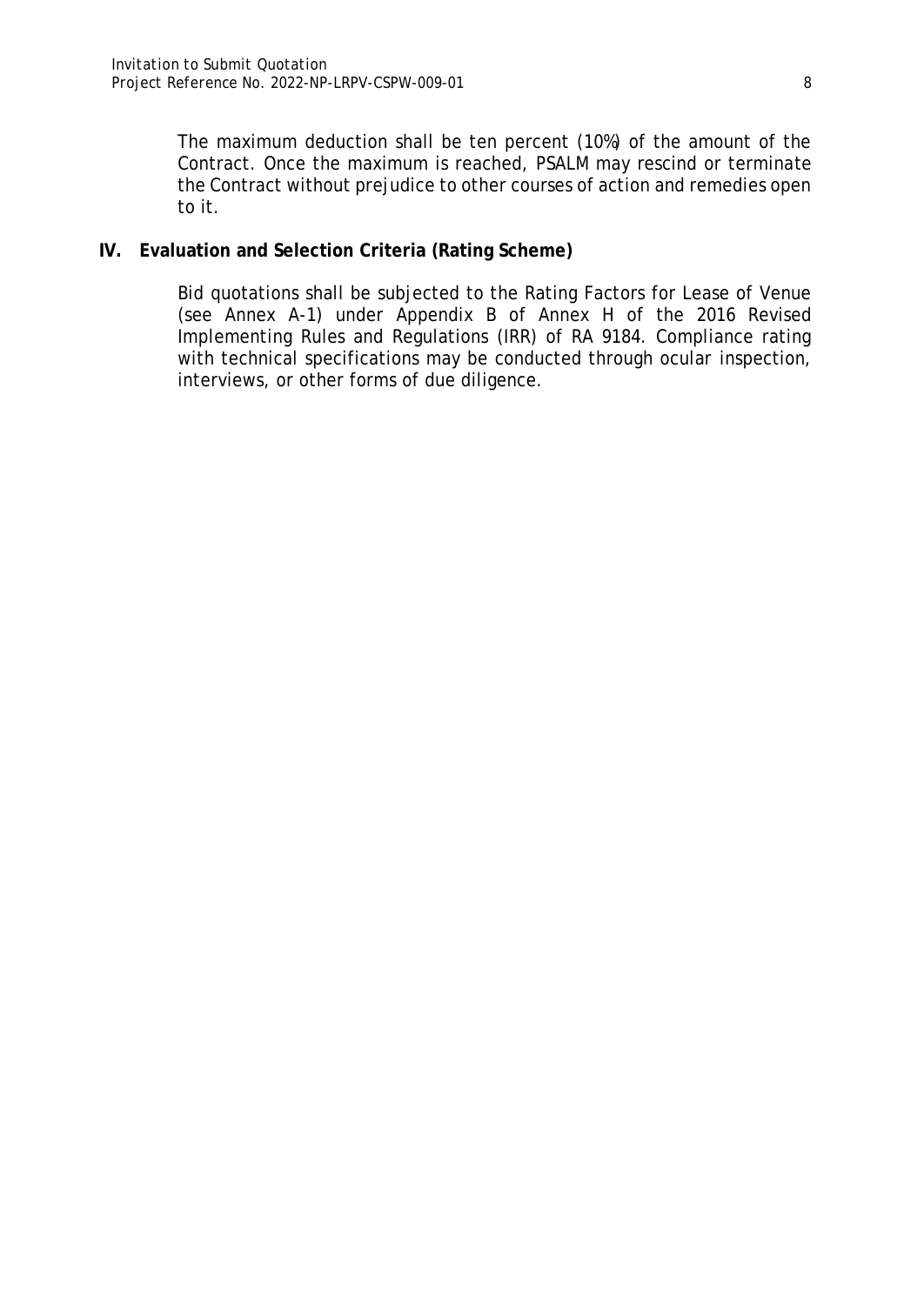# **Annex "A-1"**

# **TABLE OF RATING FACTORS FOR LEASE OF VENUE**

|                        | RATING FACTORS                                                                                            | WEIGHT (%)          | <b>RATING</b> |
|------------------------|-----------------------------------------------------------------------------------------------------------|---------------------|---------------|
| I.                     | Availability                                                                                              | 100                 |               |
| $\mathbf{\mathcal{L}}$ | Location and Site Condition                                                                               |                     |               |
|                        | 1. Accessibility                                                                                          | (50)                |               |
|                        | 2. Parking space                                                                                          | (50)                |               |
|                        |                                                                                                           | 100                 |               |
| $\mathop{\rm III}.$    | Neighborhood Data                                                                                         |                     |               |
|                        | 1. Sanitation and health condition                                                                        | 25                  |               |
|                        | 2. Police and fire station                                                                                | (25)                |               |
|                        | 3. Restaurant                                                                                             | (25)                |               |
|                        | 4. Banking (Automated Teller Machine)                                                                     | (25)                |               |
|                        |                                                                                                           | 100                 |               |
| IV.                    | Venue                                                                                                     |                     |               |
|                        | a. Structural condition                                                                                   | (20)                |               |
|                        | b. Functionality                                                                                          |                     |               |
|                        | Conference Rooms<br>Ť.                                                                                    | (15)                |               |
|                        | ii.<br>Room arrangement (e.g.,                                                                            | (5)                 |               |
|                        | single, double, etc.)                                                                                     |                     |               |
|                        | iii.<br>Light, ventilation, and                                                                           | (5)                 |               |
|                        | air conditioning                                                                                          |                     |               |
|                        | Space requirements<br>iv.                                                                                 | (5)                 |               |
|                        | c. Facilities                                                                                             |                     |               |
|                        | Water supply and toilet                                                                                   | (4)                 |               |
|                        | ii.<br>Lighting system                                                                                    | (5)                 |               |
|                        | iii.<br>Elevators                                                                                         | (4)                 |               |
|                        | Fire escapes<br>iv.                                                                                       | (4)                 |               |
|                        | Firefighting equipment<br>V.                                                                              | (4)                 |               |
|                        | vi.<br>Internet and                                                                                       | (4)                 |               |
|                        | vii.<br>Audio visual equipment                                                                            | (5)                 |               |
|                        | d. Other requirements                                                                                     |                     |               |
|                        | Maintenance                                                                                               | (5)                 |               |
|                        | Attractiveness<br>Н.                                                                                      | $\overline{(5)}$    |               |
|                        | iii.<br>Security                                                                                          | (5)                 |               |
|                        | e. Catering Services                                                                                      | (5)                 |               |
|                        |                                                                                                           | 100                 |               |
| I.                     | Availability                                                                                              | (.5)<br>Χ<br>$\, =$ |               |
| Ш.                     | Location and Site Condition                                                                               | (1)                 |               |
| Ш.                     | Neighborhood Data                                                                                         | $(0.05) =$          |               |
| IV.                    | Venue                                                                                                     | $.35) =$<br>X       |               |
|                        | <b>FACTOR VALUE</b>                                                                                       |                     |               |
|                        | Note: The qualified lessor should at least get a rating of eighty-five percent (85%) for the award of the |                     |               |
| Contract               |                                                                                                           |                     |               |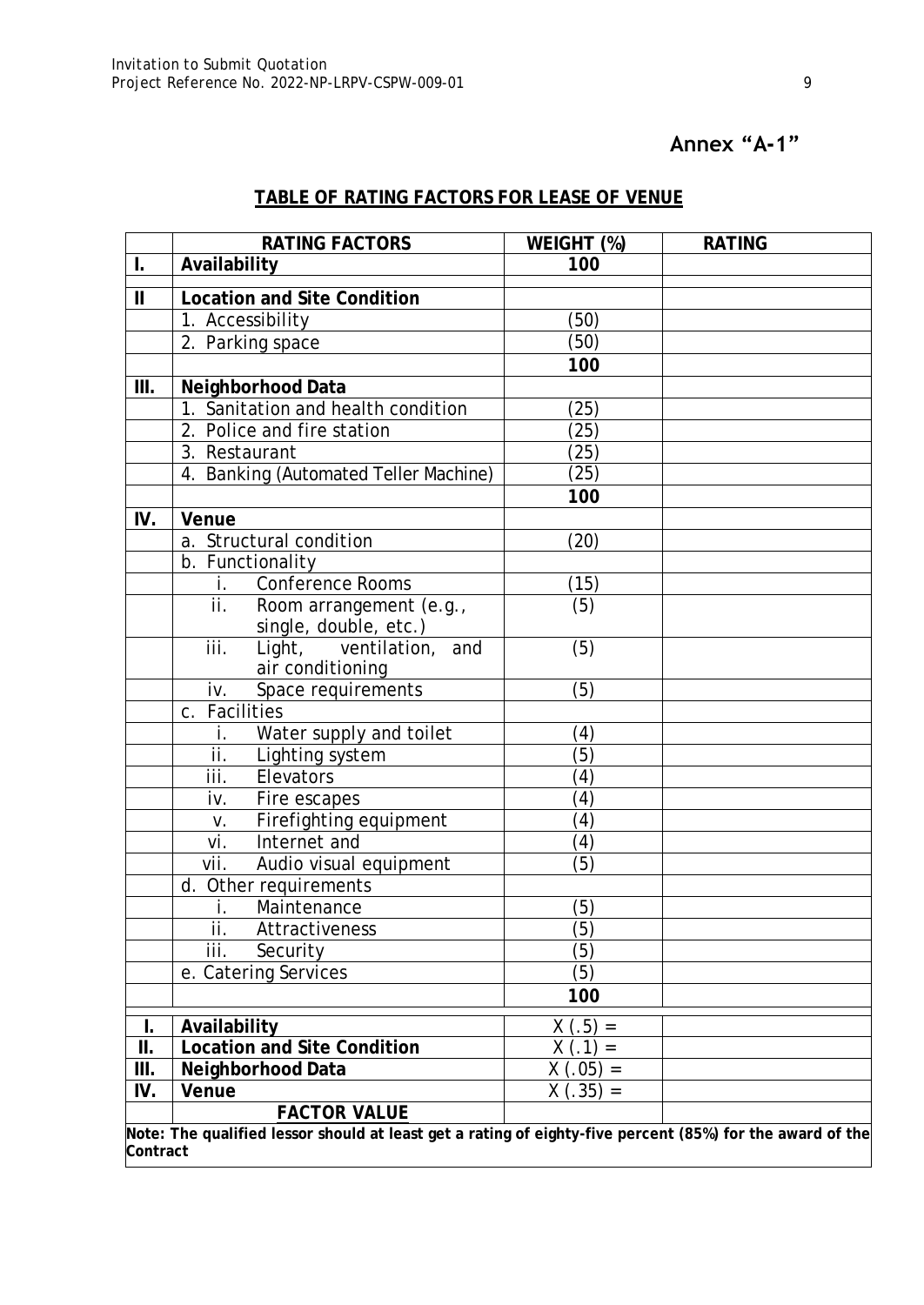### **ANNEX "B"**

## Detailed Bid Price Schedule

Date:

Project: **Procurement of Lease of Venue for the Conduct of PSALM Corporate Strategic Planning Workshop (Project Reference No. 2022-NP-LRPV-CSPW-009-01)**

Code: **Project Reference No. 2022-NP-LRPV-CSPW-009-01**

**(Bidder Name/Address/Tel. No.)**

Date of Submission: Time of Submission:\_\_\_\_\_\_\_\_\_\_\_\_\_\_\_\_

\_\_\_\_\_\_\_\_\_\_\_\_\_\_\_\_\_\_\_\_\_\_\_\_\_\_\_\_\_\_\_\_\_\_\_ \_\_\_\_\_\_\_\_\_\_\_\_\_\_\_\_\_\_\_\_\_\_\_\_\_\_\_\_\_\_\_\_\_\_\_

| Item Description                                                                                                                 | Scheduled<br>Dates | No. of Pax |
|----------------------------------------------------------------------------------------------------------------------------------|--------------------|------------|
| Procurement of Lease of Venue for the Conduct   27 - 29 April<br>of PSALM Corporate Strategic Planning Workshop  <br>for CY 2022 | 2022               | 60         |

**TOTAL PRICE (PHP) =**

**PLUS: 12% VAT =**

**TOTAL BID PRICE (PHP) =**

**Total Amount of Bid Price in Words:**

Note:

1. Total Bid Price shall not exceed the Approved Budget for the Contract.

2. Section 32.2.1(a) of the 2016 Revised IRR of RA 9184 states that "[u]nless the Instructions to Bidders specifically allow partial bids, bids not addressing or providing all of the required items in the Bidding Documents/Request for Proposal including, where applicable, bill of quantities, shall be considered non-responsive and, thus, automatically disqualified. In this regard, where a required item is provided, but no price is indicated, the same shall be considered as non-responsive, but specifying a zero (0) or a dash (-) for the said item would mean that it is being offered for free to the Government, except those required by law or regulations to be provided."

\_\_\_\_\_\_\_\_\_\_\_\_\_\_\_\_\_\_\_\_\_\_\_\_\_\_\_\_\_\_\_\_\_\_\_\_\_\_\_\_\_\_\_\_\_\_\_\_\_\_\_\_\_\_\_\_\_\_\_\_\_\_\_\_\_\_\_\_\_\_\_\_\_\_\_\_\_\_\_\_\_\_\_\_\_

| Signature Over Printed Name of Supplier/ |
|------------------------------------------|
| Authorized Representative                |
| Position:                                |
| Date:                                    |

<sup>1</sup> Note: Only PhilGEPS registration number (Red Membership) is required for this project and not necessarily Platinum membership. Nevertheless, in view of the State of Emergency and implementation of community quarantine, expired PhilGEPS Certificate of Registration and Membership (Platinum Membership) with application for renewal and official receipt shall be accepted, subject to submission of PhilGEPS Certificate after award of contract but before payment.

**24th Floor Vertis North, Corporate Center 1, Astra corner Lux Drives, North Avenue, 1105 Quezon City, Philippines** Tel. Fax (632) 8248-4879, e-mail **BACSec2019@psalm.gov.ph**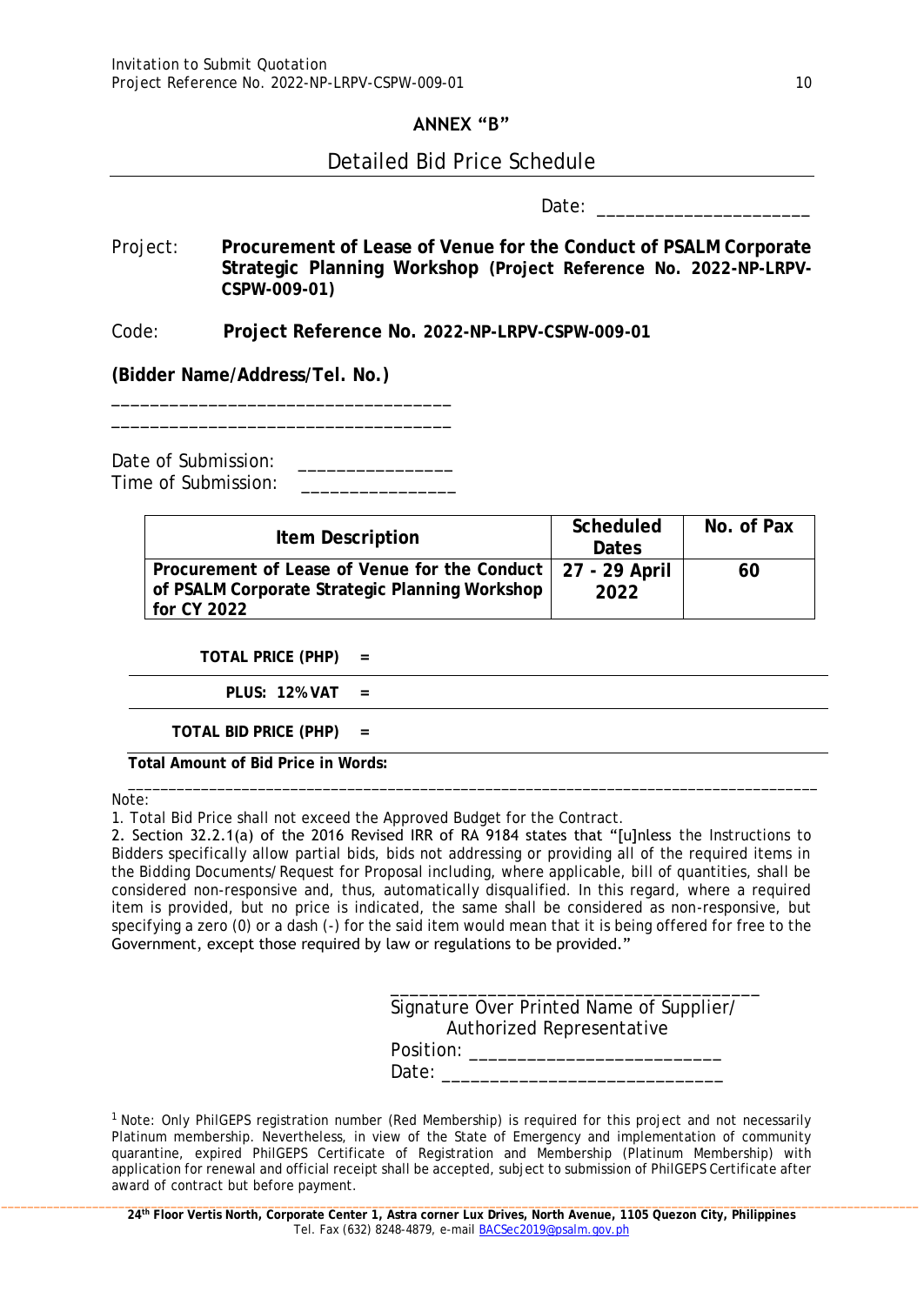# **ANNEX "C"**

### **CONFORMITY WITH ANNEX A (TERMS OF REFERENCE)**

*(Name of Bidder)* hereby undertakes that it shall COMPLY with the general requirements stated in the Terms of Reference (Annex A).

> \_\_\_\_\_\_\_\_\_\_\_\_\_\_\_\_\_\_\_\_\_\_\_\_\_\_\_\_\_\_\_\_\_\_\_\_ Name and Signature of Authorized Official

\_\_\_\_\_\_\_\_\_\_\_\_\_\_\_\_\_\_\_\_\_\_\_\_\_\_\_\_\_\_\_\_\_\_\_\_

\_\_\_\_\_\_\_\_\_\_\_\_\_\_\_\_\_\_\_\_\_\_\_\_\_\_\_\_\_\_\_\_\_\_\_\_

Position

Date

REPUBLIC OF THE PHILIPPINES)  $\sum_{i=1}^{n} S_i$ 

# ACKNOWLEDGMENT

BEFORE ME, a Notary Public for and in \_\_\_\_\_\_\_, Philippines, this \_\_\_ day of \_\_\_\_\_\_\_\_\_\_\_\_\_\_\_\_, 2022, personally appeared:

| Name       | Government-Issued ID<br>& No. | Issued on | Issued at |
|------------|-------------------------------|-----------|-----------|
| (SUPPLIER) |                               |           |           |

known to me and to me known to be the same person who executed the foregoing instrument consisting of  $\qquad \qquad \qquad _{\qquad }$   $\qquad \qquad _{\qquad }$  page/s, including the page whereon this Acknowledgment is written, all pages signed by both parties and their instrumental witnesses, and they acknowledged before me that the same is their free and voluntary act and deed and that of the Corporation they represent.

WITNESS MY HAND AND NOTARIAL SEAL, on the date and place first above written.

Notary Public

Doc. No. \_\_\_\_; Page No. \_\_\_; Book No. \_\_\_\_; Series of 2022.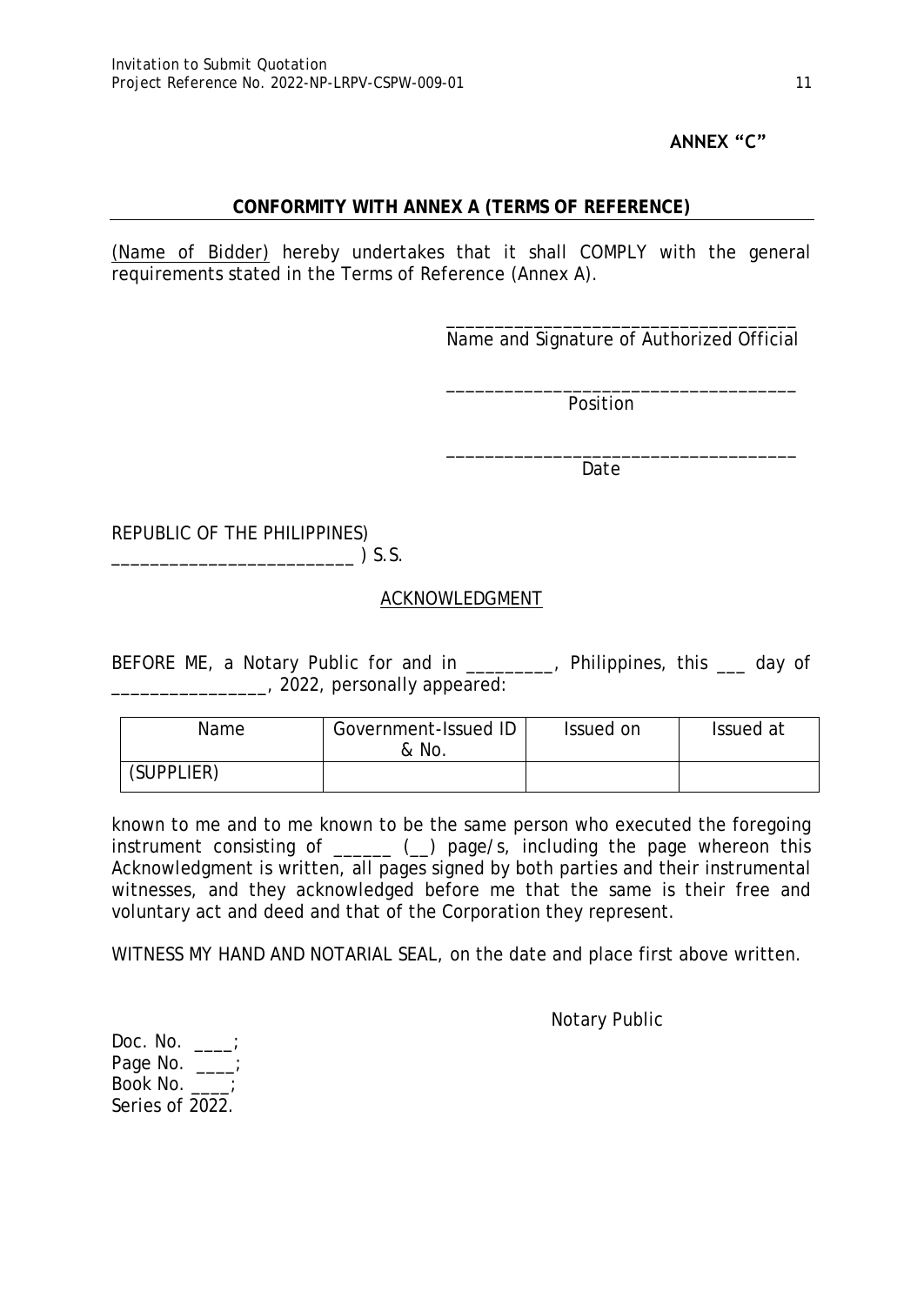# **ANNEX "D"**

#### **Omnibus Sworn Statement**

#### REPUBLIC OF THE PHILIPPINES ) CITY/MUNICIPALITY OF \_\_\_\_\_\_ ) S.S.

## **AFFIDAVIT**

I, [Name of Affiant], of legal age, [Civil Status], [Nationality], and residing at [Address of Affiant], after having been duly sworn in accordance with law, do hereby depose and state that:

*1. [Select one, delete the other:]*

*[If a sole proprietorship:]* I am the sole proprietor or authorized representative of [Name of Bidder] with office address at [address of Bidder];

*[If a partnership, corporation, cooperative, or joint venture:]* I am the duly authorized and designated representative of [Name of Bidder] with office address at [address of Bidder];

*2. [Select one, delete the other:]*

*[If a sole proprietorship:]* As the owner and sole proprietor, or authorized representative of [Name of Bidder], I have full power and authority to do, execute and perform any and all acts necessary to participate, submit the bid, and to sign and execute the ensuing contract for [Name of the Project] of the [Name of the Procuring Entity], as shown in the attached duly notarized Special Power of Attorney;

*[If a partnership, corporation, cooperative, or joint venture:]* I am granted full power and authority to do, execute and perform any and all acts necessary to participate, submit the bid, and to sign and execute the ensuing contract for [Name of the Project] of the [Name of the Procuring Entity], as shown in the attached [state title of attached document showing proof of authorization (e.g., duly notarized Secretary's Certificate, Board/Partnership Resolution, or Special Power of Attorney, whichever is applicable;)];

- 3. [Name of Bidder] is not "blacklisted" or barred from bidding by the Government of the Philippines or any of its agencies, offices, corporations, or Local Government Units, foreign government/foreign or international financing institution whose blacklisting rules have been recognized by the Government Procurement Policy Board, by itself or by relation, membership, association, affiliation, or controlling interest with another blacklisted person or entity as defined and provided for in the Uniform Guidelines on Blacklisting;
- 4. Each of the documents submitted in satisfaction of the bidding requirements is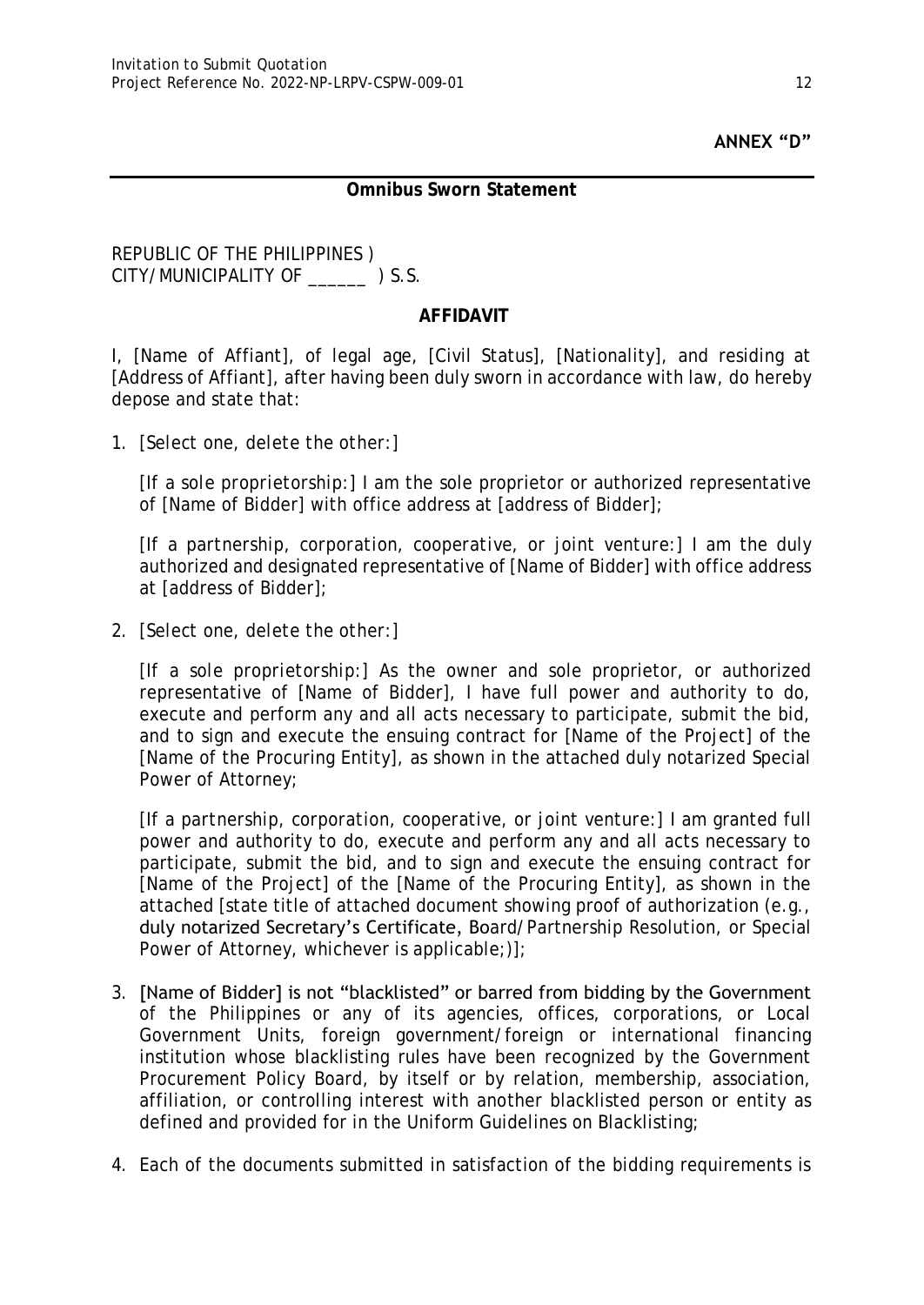an authentic copy of the original, complete, and all statements and information provided therein are true and correct;

- 5. [Name of Bidder] is authorizing the Head of the Procuring Entity or its duly authorized representative(s) to verify all the documents submitted;
- *6. [Select one, delete the rest:]*

*[If a sole proprietorship:]* The owner or sole proprietor is not related to the Head of the Procuring Entity, members of the Bids and Awards Committee (BAC), the Technical Working Group, and the BAC Secretariat, the head of the Project Management Office or the end-user unit, and the project consultants by consanguinity or affinity up to the third civil degree;

*[If a partnership or cooperative:]* None of the officers and members of *[Name of Bidder]* is related to the Head of the Procuring Entity, members of the Bids and Awards Committee (BAC), the Technical Working Group, and the BAC Secretariat, the head of the Project Management Office or the end-user unit, and the project consultants by consanguinity or affinity up to the third civil degree;

*[If a corporation or joint venture:]* None of the officers, directors, and controlling stockholders of *[Name of Bidder]* is related to the Head of the Procuring Entity, members of the Bids and Awards Committee (BAC), the Technical Working Group, and the BAC Secretariat, the head of the Project Management Office or the end-user unit, and the project consultants by consanguinity or affinity up to the third civil degree;

- 7. *[Name of Bidder]* complies with existing labor laws and standards; and
- 8. *[Name of Bidder]* is aware of and has undertaken the responsibilities as a Bidder in compliance with the Philippine Bidding Documents, which includes:
	- a. Carefully examining all of the Bidding Documents;
	- b. Acknowledging all conditions, local or otherwise, affecting the implementation of the Contract;
	- c. Making an estimate of the facilities available and needed for the contract to be bid, if any; and
	- d. Inquiring or securing Supplemental/Bid Bulletin(s) issued for the *[Name of the Project]*.
- 9. *[Name of Bidder]* did not give or pay directly or indirectly, any commission, amount, fee, or any form of consideration, pecuniary or otherwise, to any person or official, personnel or representative of the government in relation to any procurement project or activity.
- 10.In case advance payment was made or given, failure to perform or deliver any of the obligations and undertakings in the contract shall be sufficient grounds to constitute criminal liability for Swindling (Estafa) or the commission of fraud with unfaithfulness or abuse of confidence through misappropriating or converting any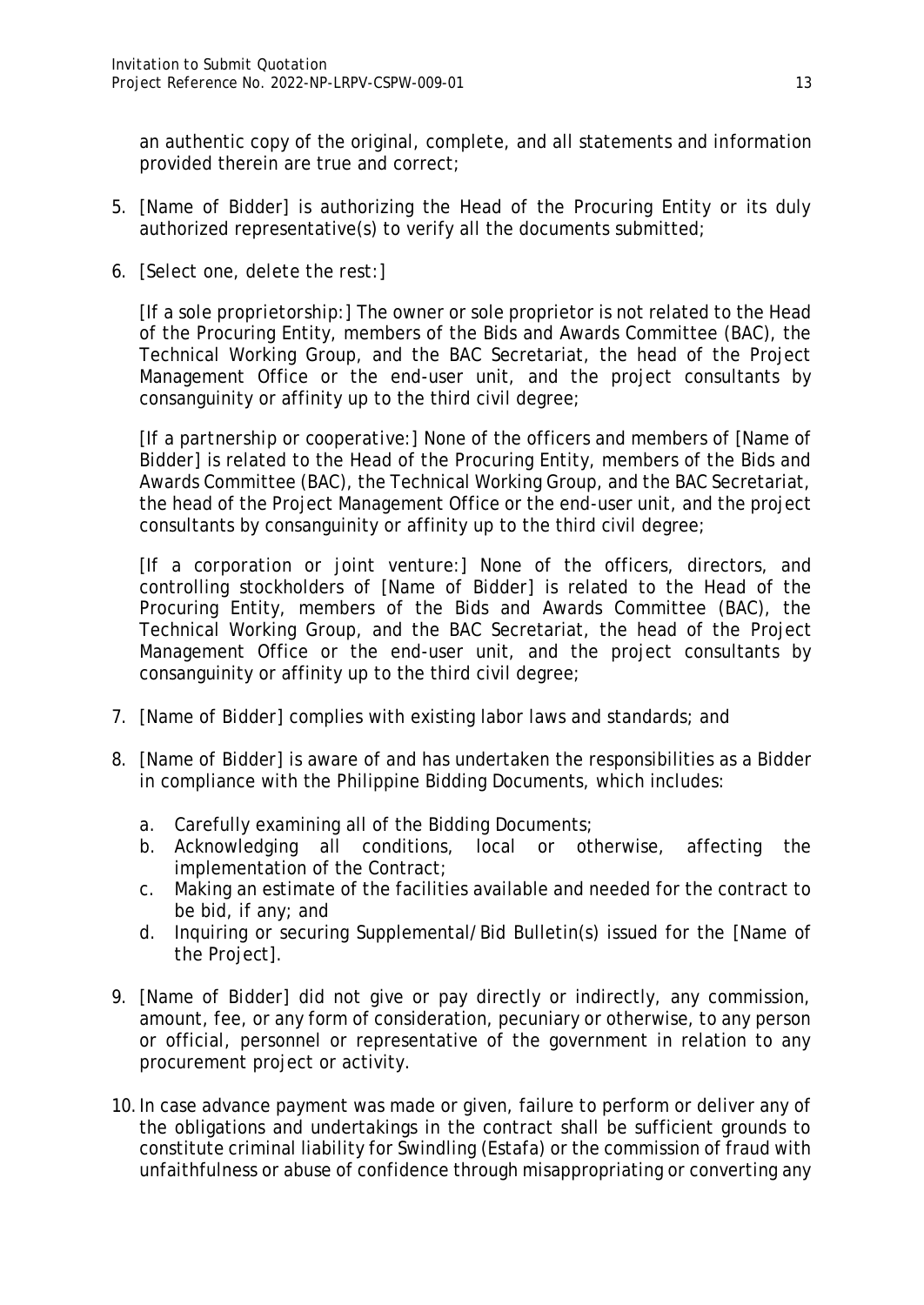payment received by a person or entity under an obligation involving the duty to deliver certain goods or services, to the prejudice of the public and the government of the Philippines pursuant to Article 315 of Act No. 3815 s. 1930, as amended, or the Revised Penal Code.

**IN WITNESS WHEREOF**, I have hereunto set my hand this \_\_ day of \_\_\_, 20\_\_ at \_\_\_\_\_\_\_\_\_\_\_\_, Philippines.

> *[Insert NAME OF BIDDER OR ITS AUTHORIZED REPRESENTATIVE] [Insert signatory's legal capacity]* Affiant

**SUBSCRIBED AND SWORN** to before me this \_\_\_ day of *[month] [year]* at *[place of execution],* Philippines. Affiant/s is/are personally known to me and was/were identified by me through competent evidence of identity as defined in the 2004 Rules on Notarial Practice (A.M. No. 02-8-13-SC). Affiant/s exhibited to me his/her [insert type of government identification card used], with his/her photograph and signature appearing thereon, with no. \_\_\_\_\_\_\_ and his/her Community Tax Certificate No. \_\_\_\_\_\_\_ issued on \_\_\_\_ at \_\_\_\_\_\_.

Witness my hand and seal this \_\_\_ day of *[month] [year]*.

| NAME OF NOTARY PUBLIC                        |
|----------------------------------------------|
| Serial No. of Commission                     |
| Notary Public for ________ until __          |
| Roll of Attorneys No. _______________        |
| PTR No. ______ [date issued], [place issued] |
| [date issued], [place issued]<br>IBP No.     |

| Doc. No.        |  |
|-----------------|--|
| Page No.        |  |
| Book No.        |  |
| Series of 2022. |  |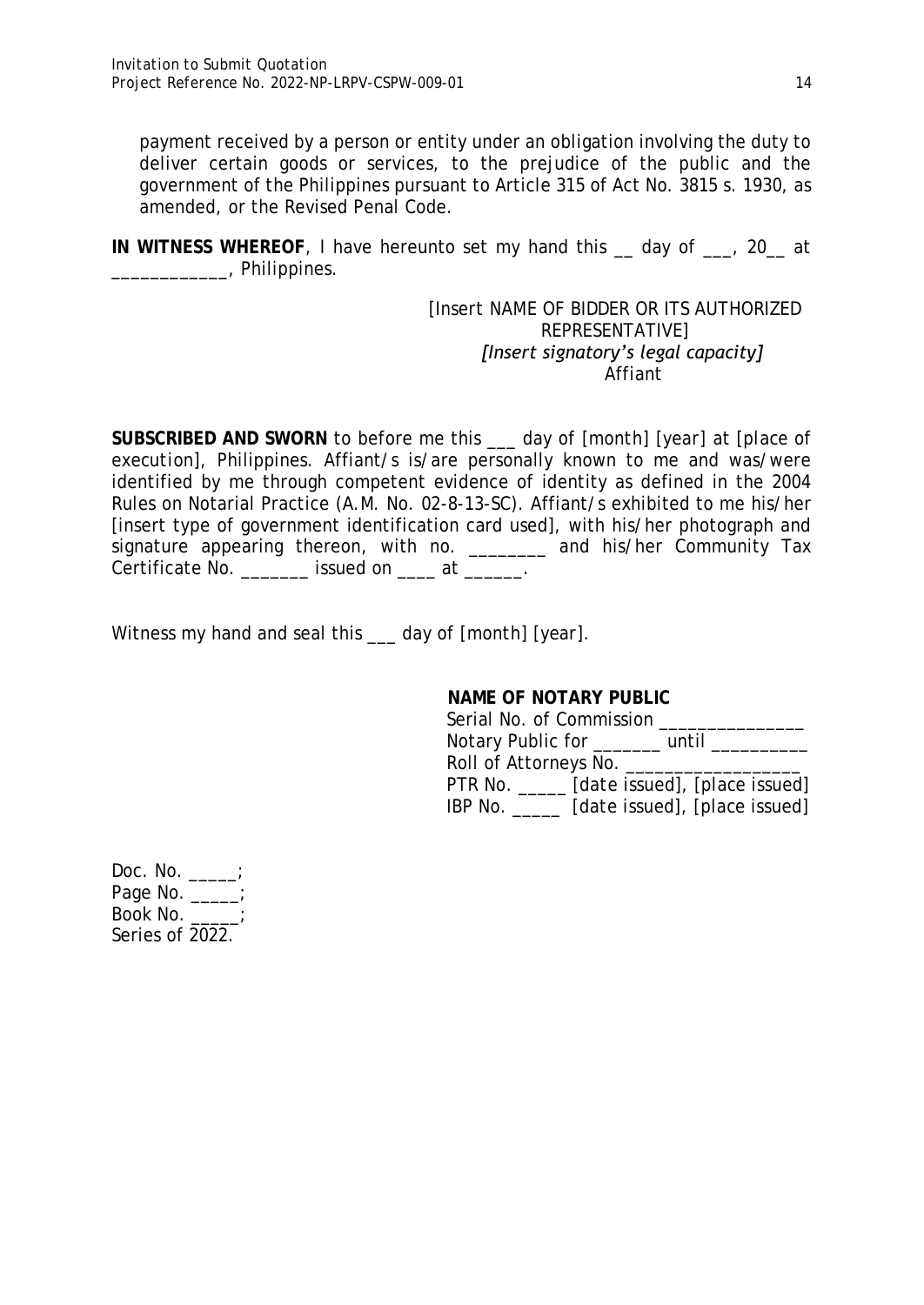# **ANNEX "E"**

### **GENERAL POLICIES AND PROCEDURES ON ELECTRONIC/ ONLINE SUBMISSION AND RECEIPT OF BIDS**

#### Legal Basis

The GPPB issued Resolution No. 09-2020 dated 07 May 2020 Approving Measures for The Efficient Conduct of Procurement Activities During A State of Calamity, or Implementation of Community Quarantine or Similar Restrictions. Among the measures introduced by the said Resolution are the following:

- a. All Procuring Entities (PE) are now encouraged to maximize the use of videoconferencing, webcasting and similar technology in the conduct of any of the BAC meetings and the determination of a quorum by the Bids and Awards Committee (BAC). The use of digital signatures in procurement related documents is also encouraged.
- b. Bids may now be submitted through on-line submission. The online or electronic submission and receipt of bids for procurement modalities where a two-envelope procedure or sealed price quotation and use a two-factor security procedure consisting of an archive format compression and password protection is required.
- c. The BAC shall decide whether to allow the online or electronic submission and receipt of bids based on the PE's procurement needs and capabilities. It shall ensure the security, integrity and confidentiality of the bids submitted and generate an audit trail of transactions for the security, integrity and authenticity of the bid submissions.

User Registration and Payment of Bidding Document Fee

- 1. The Bidder must pay for the amount indicated in the Invitation to Bid before the Bidder can send their bids through the PSALM online bidding system.
- 2. After paying the bidding document fee, the Bidder must send an email to the BAC Secretariat at [BACSec2022@psalm.gov.ph](mailto:BACSec2022@psalm.gov.ph) and must attach the following:
	- The picture or screenshot of the transaction or deposit slip
	- The valid email address that will be used in sending the bid
- 3. After receiving the above email, the BAC Secretariat will inform the PSALM ISTD to whitelist the provided email address and create and share the folder for the particular bidder.
- 4. The BAC Secretariat will email the Bidder to confirm the receipt of the above information together with the link of the shared folder created by the PSALM ISTD.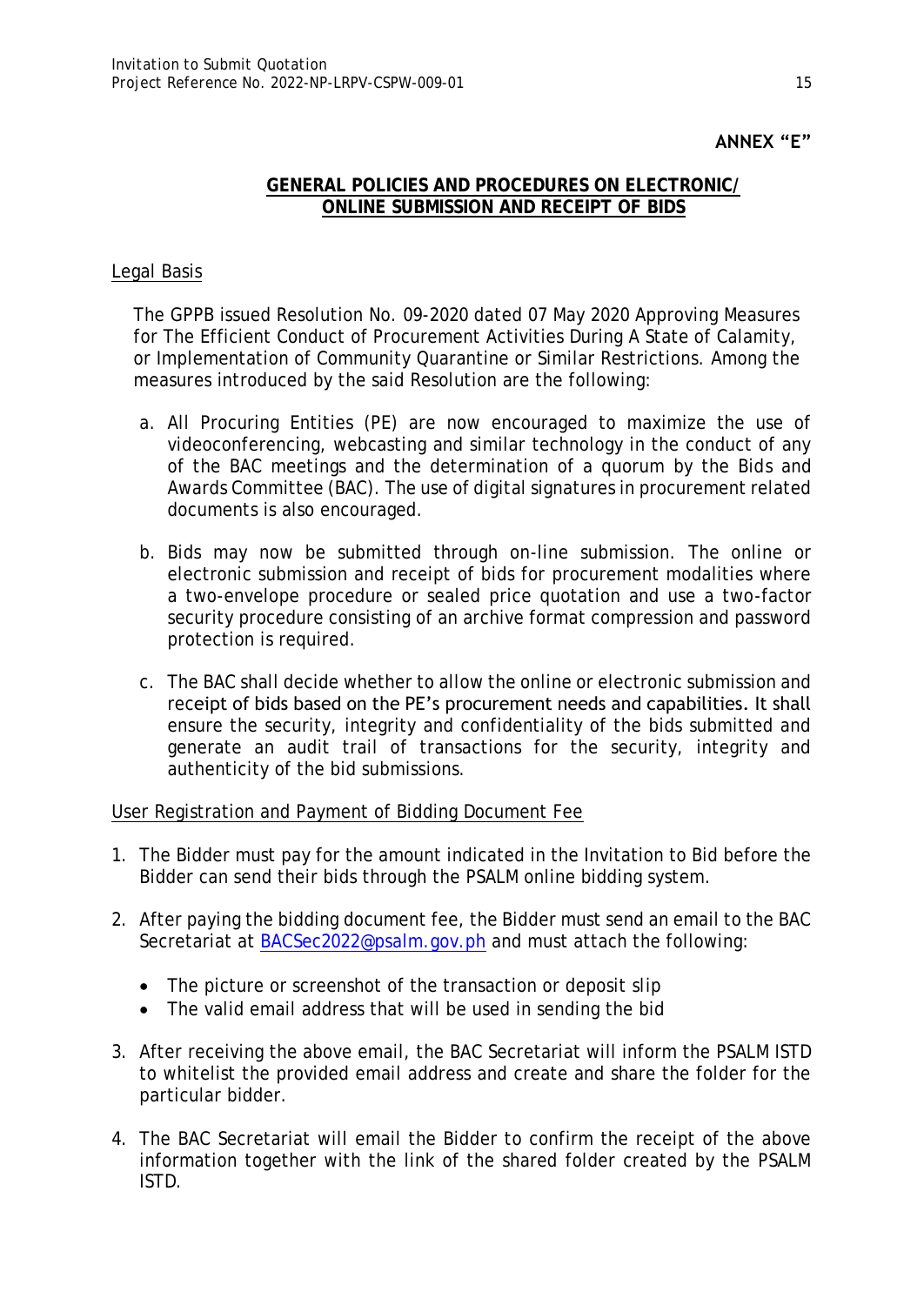5. Only bidders who pay the Bid Document Fee shall be allowed to participate in the e-bidding activities and submit a bid.

Payments can be deposited thru PSALM LBP account with details below:

| Name of Bank:   | Land Bank of the Philippines                                          |
|-----------------|-----------------------------------------------------------------------|
| Branch:         | Paseo de Roxas Branch                                                 |
| Account Name:   | Power Sector Assets and Liabilities Management<br>Corporation (PSALM) |
| Account Number: | 1802-1019-68                                                          |
| LBP Swift Code: | TI BPPHMM                                                             |

### Submission of Bids

- 1. The Invitation to Bid, including the Bidding Documents shall clearly state whether the submission and receipt of bids through electronic means is available for the procurement opportunity.
- 2. The Bidder shall submit their Bids by uploading it to the provided shared folder at any time before the closing date and time specified in the Bidding Documents.
- 3. Below are the procedures on how to upload the bidding documents, its format, and the documents it must contain.

| Procedures / Steps on How to Submit a Bidding Documents and Other       |  |  |  |  |
|-------------------------------------------------------------------------|--|--|--|--|
| <b>Required Documents</b>                                               |  |  |  |  |
| 1. The Bidder must follow the "User Registration and Payment of         |  |  |  |  |
| Bidding Document Fee" procedure before submitting the bidding           |  |  |  |  |
| documents.                                                              |  |  |  |  |
| 2. The BAC Secretariat will email the link of the shared folder to the  |  |  |  |  |
| registered email address of the bidder.                                 |  |  |  |  |
| 3. The Bidder needs to check the email (including the SPAM/Junk         |  |  |  |  |
| folder) from the PSALM BAC Secretariat that contains the link of        |  |  |  |  |
| the shared folder that the Bidder may use in submitting the             |  |  |  |  |
| required Bidding Documents and other requirements.                      |  |  |  |  |
| 4. After receiving the email, the Bidder will need to click the link    |  |  |  |  |
| sent by the PSALM BAC Secretariat or copy and paste it to the           |  |  |  |  |
| address bar of any browser.                                             |  |  |  |  |
| 5. The verification page will appear. The Bidder will need to click the |  |  |  |  |
| "Send Code" button.                                                     |  |  |  |  |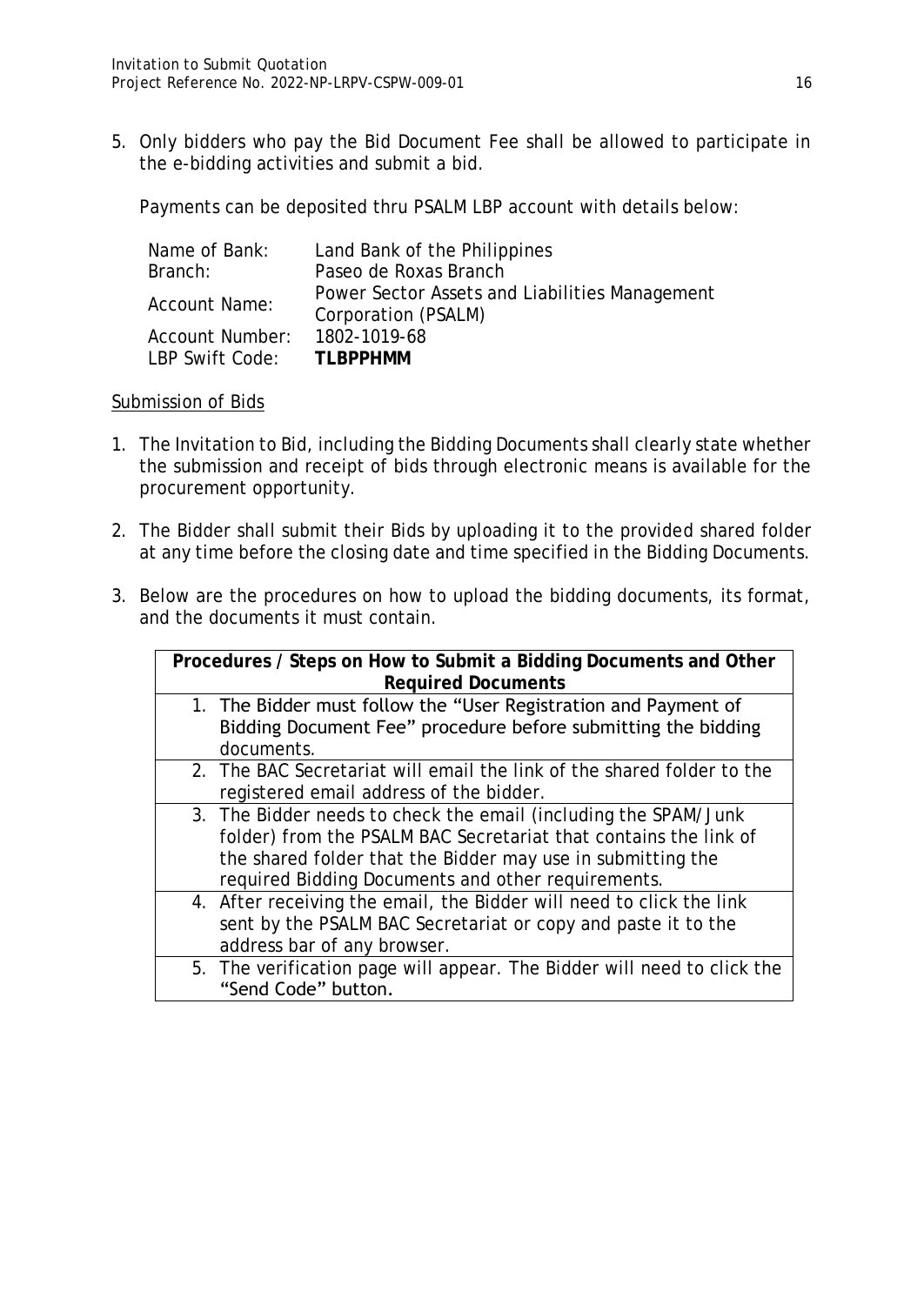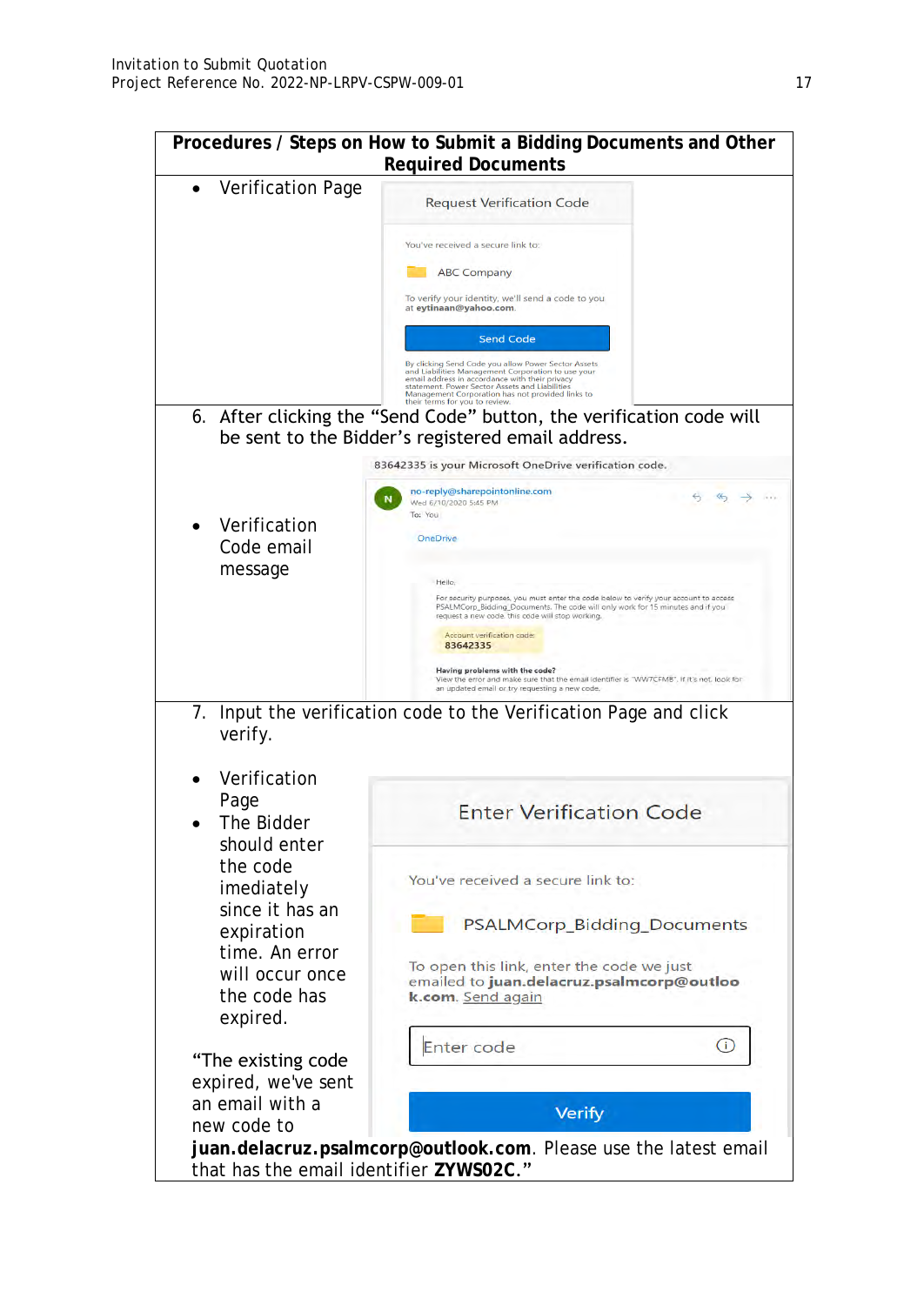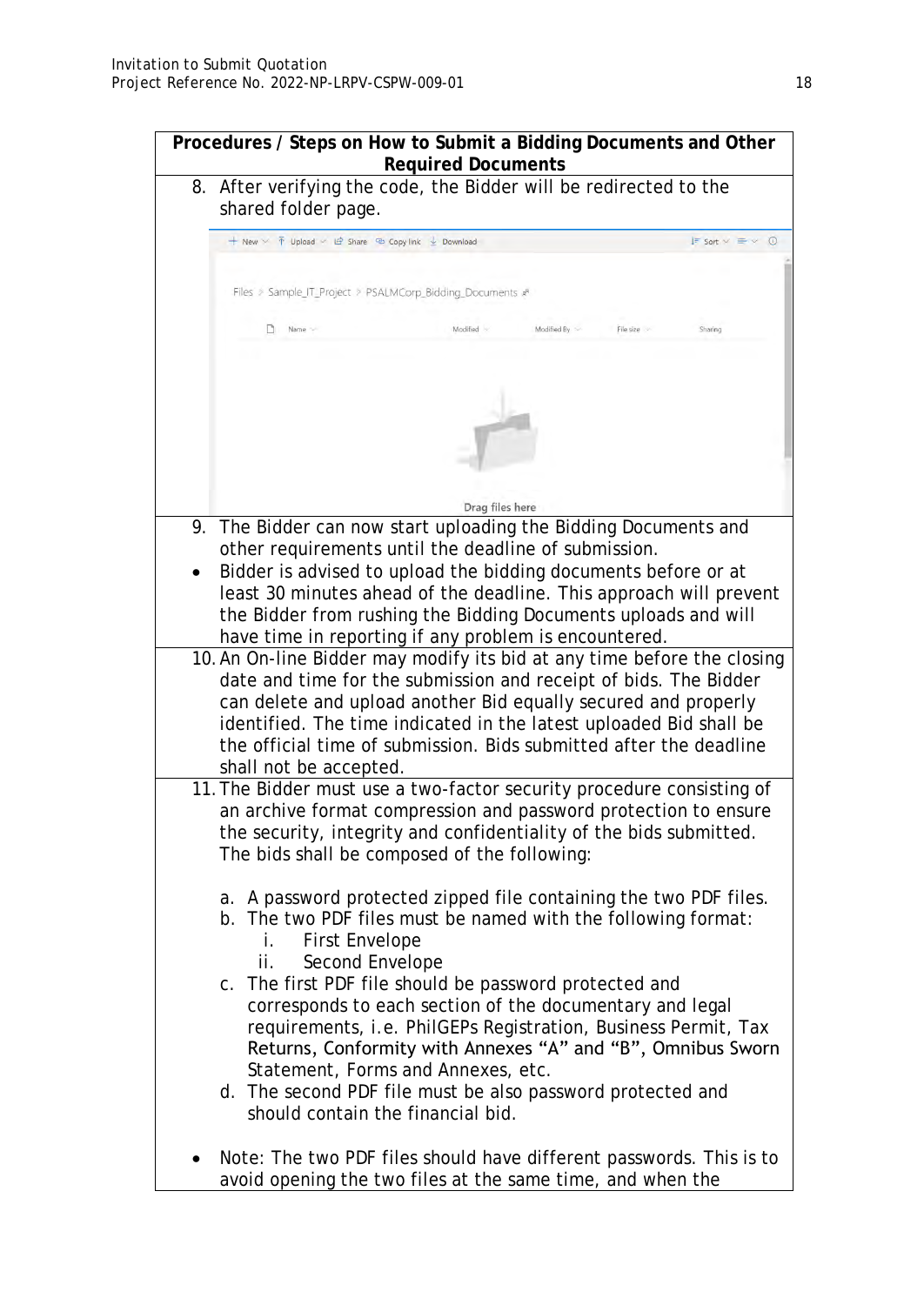| Procedures / Steps on How to Submit a Bidding Documents and Other      |                            |                   |                                                                      |                       |  |
|------------------------------------------------------------------------|----------------------------|-------------------|----------------------------------------------------------------------|-----------------------|--|
| <b>Required Documents</b>                                              |                            |                   |                                                                      |                       |  |
| documentary bid fails during its opening, the financial bid would      |                            |                   |                                                                      |                       |  |
| remain intact and unopened.                                            |                            |                   |                                                                      |                       |  |
|                                                                        |                            |                   | 12. The Bidder must also upload a text file or notepad file with the |                       |  |
|                                                                        | following details:         |                   |                                                                      |                       |  |
|                                                                        |                            |                   |                                                                      |                       |  |
| File Name: Bidder's Company Name_Project Name.txt                      |                            |                   |                                                                      |                       |  |
| Contents of the File:                                                  |                            |                   |                                                                      |                       |  |
|                                                                        | Procurement Project Title: |                   |                                                                      |                       |  |
|                                                                        | Project Reference No.:     |                   |                                                                      |                       |  |
| Company Name:                                                          |                            |                   |                                                                      |                       |  |
| Address:                                                               |                            |                   |                                                                      |                       |  |
|                                                                        |                            |                   | Name of the bidder's authorized representative:                      |                       |  |
| Contact Nos.:                                                          |                            |                   |                                                                      |                       |  |
| Email address:                                                         |                            |                   |                                                                      |                       |  |
|                                                                        |                            |                   | 13. After uploading all the requirements, the Bidder must send an    |                       |  |
|                                                                        |                            |                   | email to the BAC Secretariat at BACSec2022@psalm.gov.ph and          |                       |  |
|                                                                        |                            |                   | bid.submission@psalm.gov.ph to confirm the uploaded documents        |                       |  |
|                                                                        |                            |                   | and requirements. The Bidder must attach the picture or              |                       |  |
|                                                                        |                            |                   | screenshot of the uploaded documents and requirements.               |                       |  |
|                                                                        |                            |                   |                                                                      |                       |  |
| Files > Sample_IT_Project > PSALMCorp_Bidding_Documents                |                            |                   |                                                                      |                       |  |
| $\Box$<br>Name V                                                       |                            | Modified V        | Modified By $\vee$ File size                                         | Sharing               |  |
| RFP_Palo_Alto_Firewall.zip                                             |                            | A few seconds ago | juan.delacruz.psalmcorp@ 151 KB                                      | x <sup>2</sup> Shared |  |
|                                                                        |                            |                   |                                                                      |                       |  |
| Company Name_Project Name.txt                                          |                            | 32 minutes ago    | juan.delacruz.psalmcorp@ 159 bytes                                   | $A^R$ Shared          |  |
| 14. The BAC Secretariat shall send an email to the bidder              |                            |                   |                                                                      |                       |  |
|                                                                        |                            |                   | acknowledging and confirming the bidder's submission.                |                       |  |
|                                                                        |                            |                   | 15. The BAC shall bar all incoming bids 30 minutes after the closing |                       |  |
| date and time. Upon reaching the deadline of the certain project,      |                            |                   |                                                                      |                       |  |
| the BAC Secretariat will inform the PSALM ISTD to remove the           |                            |                   |                                                                      |                       |  |
| sharing of the folder.                                                 |                            |                   |                                                                      |                       |  |
| 16. After removal of the sharing of the particular folder, the Bidder  |                            |                   |                                                                      |                       |  |
|                                                                        |                            |                   | will not be able to submit any revised documents and                 |                       |  |
| requirements.                                                          |                            |                   |                                                                      |                       |  |
| 17. An On-line Bidder may withdraw its bid before the deadline for the |                            |                   |                                                                      |                       |  |
| submission and receipt of bids.                                        |                            |                   |                                                                      |                       |  |

| Procedures / Steps on How to ZIP a File with Password                                         |  |
|-----------------------------------------------------------------------------------------------|--|
| 1. User can download a free file archiver software though this link<br>https://www.7-zip.org/ |  |
| 2. Install the downloaded software                                                            |  |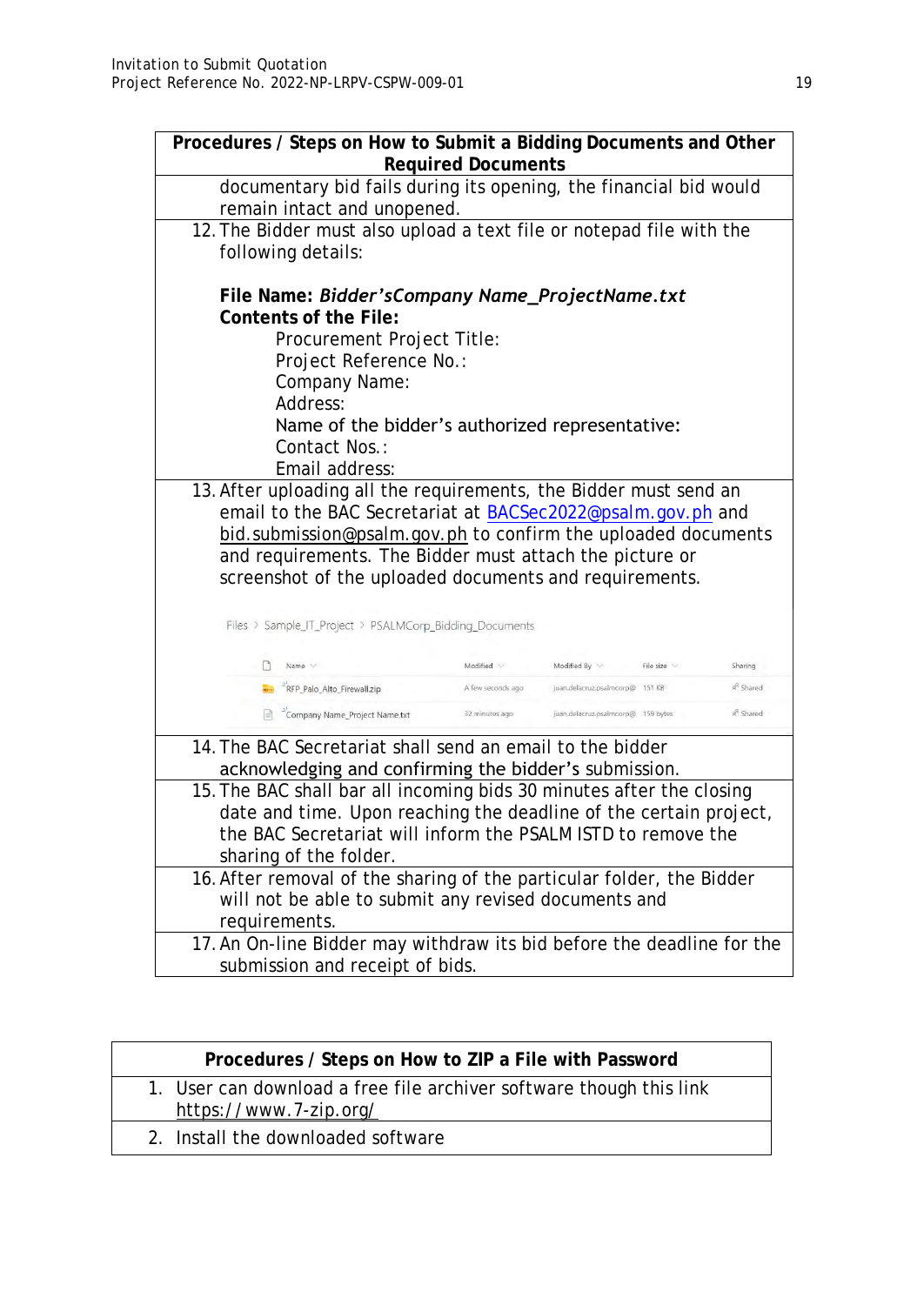| 3.<br>Right<br>click                              | <b>Executive</b>                                                                          |                                                                                                                                |                       |                                | $\alpha$                                |
|---------------------------------------------------|-------------------------------------------------------------------------------------------|--------------------------------------------------------------------------------------------------------------------------------|-----------------------|--------------------------------|-----------------------------------------|
| the<br>Fin to Quick Copy                          | A Or<br>$X =$<br>噌<br><b>No</b> Copy path<br><b>Diety</b><br>Delete Rename<br><b>Copy</b> | <sup>Ch</sup> illion ken *<br>FT Emy Acress                                                                                    | - Select all<br>7.661 |                                |                                         |
| document<br>Open<br>Edit                          |                                                                                           | faides                                                                                                                         |                       |                                |                                         |
| New<br>that<br>needs<br>Print                     |                                                                                           | Days modified                                                                                                                  | Type                  | Sire                           | $\overline{u}$<br>17 Septim last Folder |
| to<br>be<br>Share with Skype<br>$7 - Zp$          | Open with Sublime Text                                                                    | 19/05/2020 8:20 pm<br><b><i>Adocx</i></b><br>Doen archiv                                                                       | Microsoft West Doc.   | 158.80                         |                                         |
| CRC SHA<br>archived<br>$\curvearrowright$ Share   |                                                                                           | Open archive<br>Extract files.                                                                                                 |                       |                                |                                         |
| Open with<br>4. Select 7-zip<br>Give access to    | Scan with Sopho's Anti-Virus                                                              | Extract Here<br>Extract to "RFP Palo Alto Firewall\"<br>Tost archive                                                           |                       |                                |                                         |
| Add<br>to<br>$\geq$<br>Add to archive.            | Add to "RFP Palo Alto Firewalkar"                                                         | Add to archive.<br>Compress and email.                                                                                         |                       |                                |                                         |
| Compress and email.<br>archive                    | Compress to "RFP Palo Alto Firewall.rar" and email                                        | Add to "RFP_Palo_Alto_Firewall.7z"<br>Compress to 'RFP_Palo_Alto_Firewall.7z" and amail<br>Add to "RFP_Palo_Alto_Finnvall.zip" |                       |                                |                                         |
| Send to                                           | Restore previous versions                                                                 | Compress to "RFP_Palo_Alto_Finewall.zip" and senall                                                                            |                       |                                |                                         |
| Cut<br>Copy                                       |                                                                                           |                                                                                                                                |                       |                                |                                         |
| Create shortcut<br>Delete<br>Ronamo               |                                                                                           |                                                                                                                                |                       |                                |                                         |
| Properties                                        |                                                                                           |                                                                                                                                |                       |                                | EE                                      |
| m                                                 | $O$ Type here to search                                                                   |                                                                                                                                |                       |                                |                                         |
|                                                   |                                                                                           |                                                                                                                                |                       |                                |                                         |
| 5.<br>Select<br>the                               |                                                                                           |                                                                                                                                |                       |                                |                                         |
| destination<br>0f                                 | Add to Archive                                                                            |                                                                                                                                |                       |                                | ×                                       |
| the file                                          | <b>Archive:</b><br>RFP_Palo_Alto_Firewall.zip                                             | C:\Users\EYTinaan\Documents\Test Folder\                                                                                       |                       |                                |                                         |
| Make<br>6.<br>sure<br>to                          | Archive format                                                                            | zip                                                                                                                            | M.                    | Update mode:                   | Add and replace files                   |
| choose<br>the                                     |                                                                                           |                                                                                                                                |                       |                                | $\vee$                                  |
| following:                                        | <b>Compression level:</b>                                                                 | Ultra                                                                                                                          | v.                    | Path mode:                     | Relative pathnames                      |
| Archive<br>a.                                     | Compression method.                                                                       | Deflate                                                                                                                        | v.                    | Options<br>Create SEX archive  |                                         |
| format - ZIP                                      | Dictionary size:                                                                          | 32 KB                                                                                                                          | $\mathbf{v}$          | Compress shared files          |                                         |
| b. Encryption                                     | Word size:                                                                                | 128                                                                                                                            | $\mathbf{v}$          | Delete files after compression |                                         |
| method                                            | Solid Block size:                                                                         |                                                                                                                                |                       |                                |                                         |
| AES-256                                           | Number of CPU threads:                                                                    | $\sim$<br>8                                                                                                                    | 78                    | Encryption<br>Enter password:  |                                         |
| c. Compression                                    |                                                                                           |                                                                                                                                |                       | ********                       |                                         |
| level                                             | Memory usage for Compressing.                                                             |                                                                                                                                | 260 MB                | Reenter password:              |                                         |
| <b>ULTRA</b>                                      | Memory usage for Decompressing:                                                           |                                                                                                                                | 2MB                   | <b>HARRING</b>                 |                                         |
| d. Leave other                                    | Split to volumes, bytes:                                                                  |                                                                                                                                | $\omega$              | Show Password                  |                                         |
| options<br>to                                     | Parameters:                                                                               |                                                                                                                                |                       | Encryption method:             | <b>AES-256</b>                          |
| their default                                     |                                                                                           |                                                                                                                                |                       |                                |                                         |
| value                                             |                                                                                           |                                                                                                                                |                       |                                |                                         |
| Input<br>the<br>7.                                |                                                                                           |                                                                                                                                |                       |                                |                                         |
| password to the                                   |                                                                                           |                                                                                                                                |                       |                                |                                         |
| two password                                      |                                                                                           |                                                                                                                                |                       |                                |                                         |
| fields                                            |                                                                                           |                                                                                                                                |                       | OK<br>Cancel                   | Help                                    |
| Make sure that the Show Password is uncheck<br>8. |                                                                                           |                                                                                                                                |                       |                                |                                         |
| 9. Click OK to continue                           |                                                                                           |                                                                                                                                |                       |                                |                                         |
|                                                   |                                                                                           |                                                                                                                                |                       |                                |                                         |

| Procedures / Steps on How to Protect a PDF File                                                                                                                           |
|---------------------------------------------------------------------------------------------------------------------------------------------------------------------------|
| 1. Before protecting or putting a password into a PDF file, the user must<br>have an Adobe Acrobat paid version installed or any software that can<br>protect a PDF file. |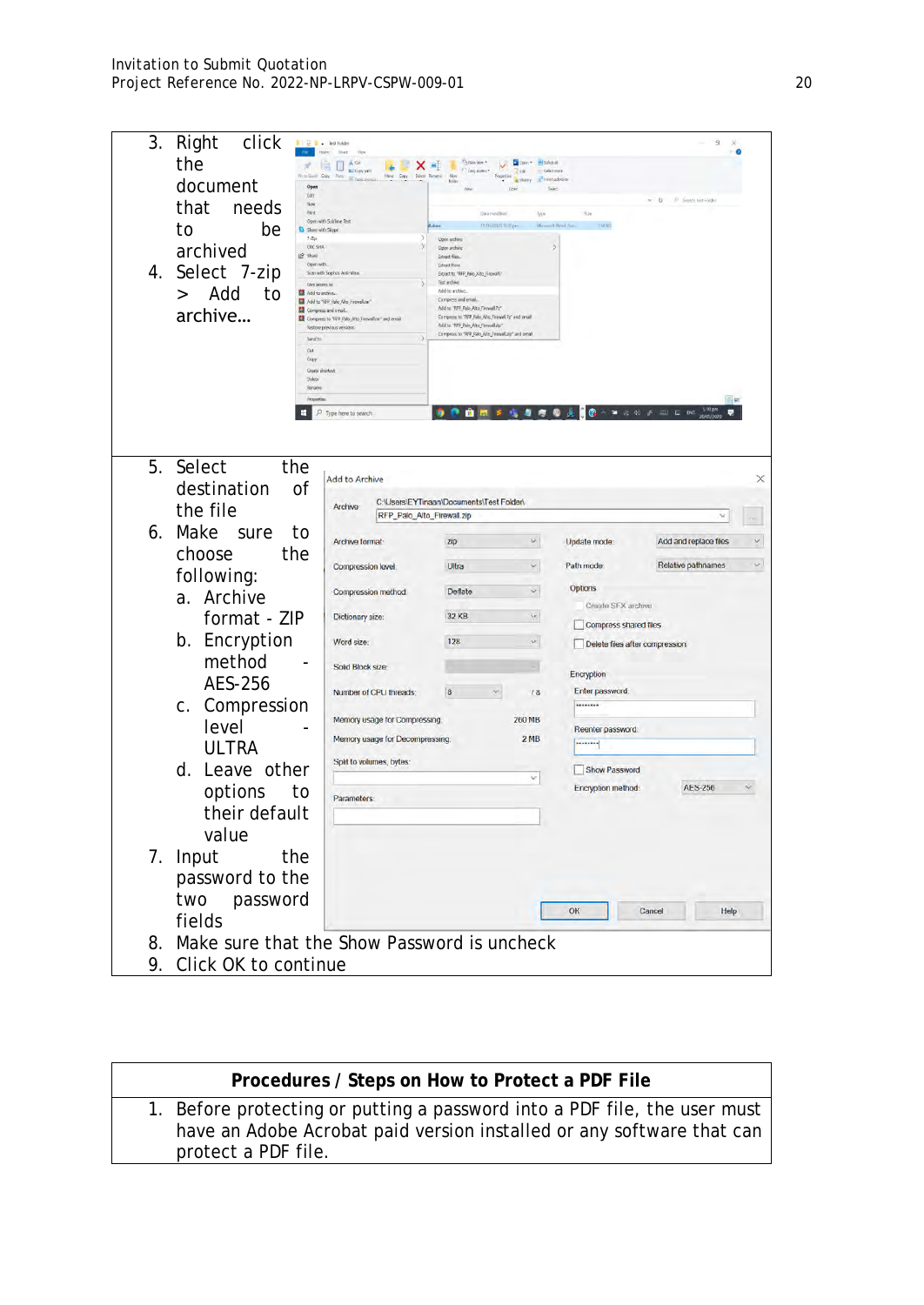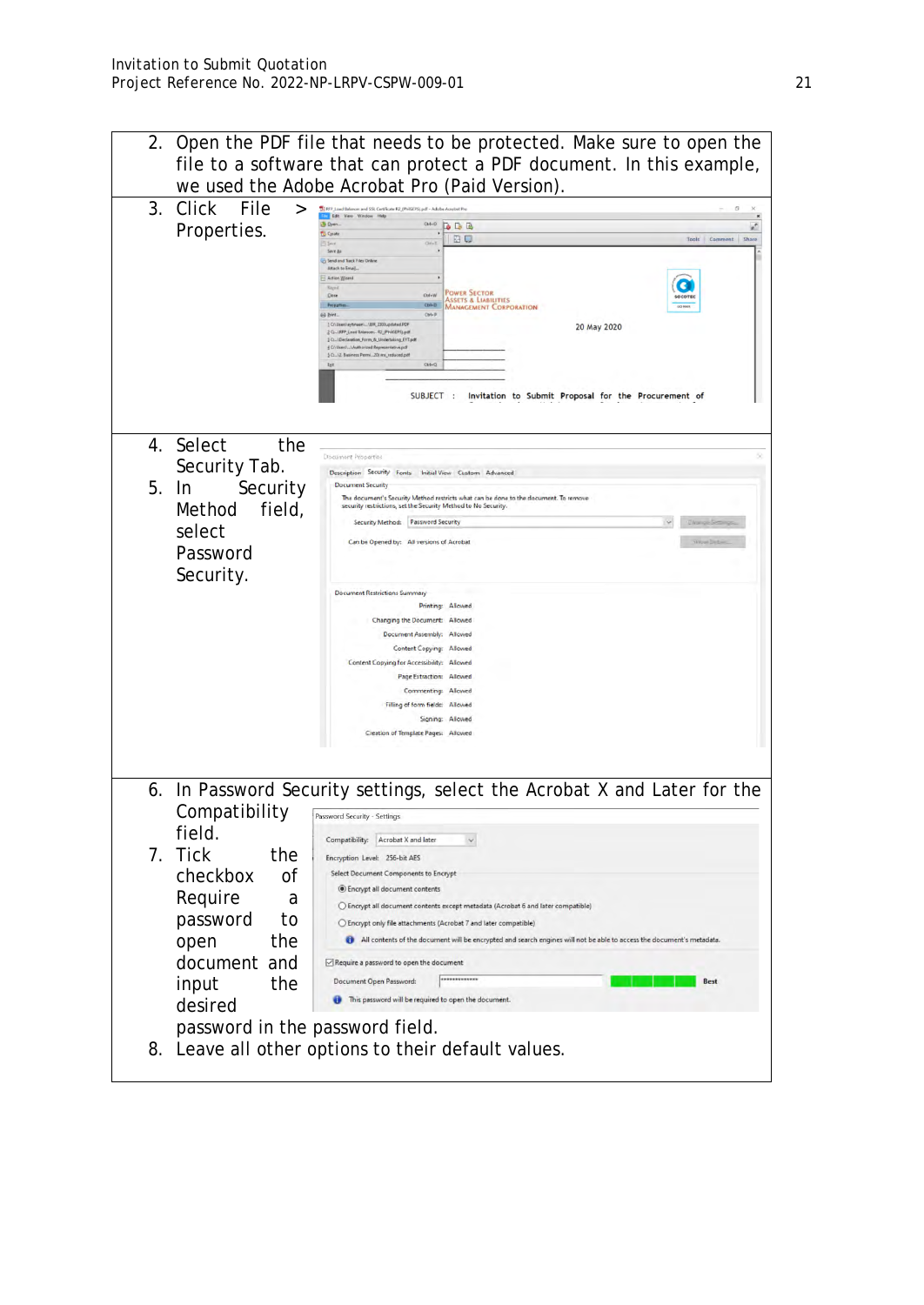| Confirm<br>Q.<br>the                                                  | Adobe Acrobat - Confirm Document Open Password                                                                                                                                                   |  |
|-----------------------------------------------------------------------|--------------------------------------------------------------------------------------------------------------------------------------------------------------------------------------------------|--|
| password and click<br>ОK<br>10. Save the changes<br>made to the file. | Please confirm the Document Open Password. Be sure to make a note of the<br>password. It will be required to open the document.<br>Document Open Password:<br>************<br>Cancel<br>$\alpha$ |  |

|    | Procedures / Steps on How to Reduce the Size of the PDF File                                                                                                                                            |                                                                                                                                                                                                                                                                                                                      |                                                                  |                                                                                                                                                                                                                                                   |
|----|---------------------------------------------------------------------------------------------------------------------------------------------------------------------------------------------------------|----------------------------------------------------------------------------------------------------------------------------------------------------------------------------------------------------------------------------------------------------------------------------------------------------------------------|------------------------------------------------------------------|---------------------------------------------------------------------------------------------------------------------------------------------------------------------------------------------------------------------------------------------------|
|    | 1. Before reducing the capacity/size of the PDF file, the user must have<br>an Adobe Acrobat paid version installed or any software that can<br>reduce the size of the PDF file.                        |                                                                                                                                                                                                                                                                                                                      |                                                                  |                                                                                                                                                                                                                                                   |
| 2. | Open the PDF file that needs to reduce the capacity/size. Make sure<br>to open the file to a software that can reduce a PDF document. In this<br>example, we used the Adobe Acrobat Pro (Paid Version). |                                                                                                                                                                                                                                                                                                                      |                                                                  |                                                                                                                                                                                                                                                   |
| 3. | Click the File $>$ Save As $>$<br>Reduced Size PDF.                                                                                                                                                     | RFP_Load Balancer and SSL Certificate R2_(PhilGEPS).pdf - Adobe Acrobat Pro<br>File Edit View Window Help<br>Open<br>Create<br>Save<br>Save As<br>Send and Track Files Online<br>Attach to Email<br><b>El Action Wizard</b><br>Reyert<br>$C$ lose<br>Properties<br>Print<br>1 C: \RFP_Load Balancer R2_(PhilGEPS).pd | $Ctrl + O$<br>$Ctri-S$<br>$Ctrl + W$<br>$Ctrl + D$<br>$Ctrl + P$ | 00<br>$\Box$<br>H<br>PDF<br>Shift+Ctrl+S<br>Reduced Size PDF.,<br>Certified PDF<br><b>Reader Extended PDF</b><br>Optimized PDF<br>٠<br>Image<br>$\blacktriangleright$<br>ES<br>Microsoft Word<br><b>IPORA</b><br>٠<br>Spreadsheet<br>More Options |
| 5. | 4. In Make<br>compatible with<br>option, select Acrobat 10.0<br>and later.<br>Click OK to continue.                                                                                                     | Reduce File Size<br><b>Acrobat Version Compatibility:</b><br>Make compatible with:<br>Setting compatibility to later versions of Acrobat will<br>allow greater reduction in file size.<br>OK                                                                                                                         | Acrobat 10.0 and later<br><b>Apply to Multiple</b>               | ×<br>Cancel                                                                                                                                                                                                                                       |
| 6. | Save<br>As window<br>The<br>will<br>the<br>Select<br>occur.<br>folder/directory where you<br>want to save the reduced file<br>and enter the name of the<br>file                                         | Save As<br><b>Reduced PDF</b><br>Save in:<br>Name<br>Quick access<br>Desktop                                                                                                                                                                                                                                         | No items match your search.                                      | 9 2 2 四、<br>Date modified<br>Type                                                                                                                                                                                                                 |
| 7. | Compare the original file and<br>the modified file by checking<br>the property size.<br>8. If successful, the<br>modified<br>file capacity size should be<br>smaller than the original.                 | Libraries<br>This PC<br>Network<br>File name:<br>Save as type:                                                                                                                                                                                                                                                       | Adobe PDF Files ("pdf)                                           | Save<br>Cancel                                                                                                                                                                                                                                    |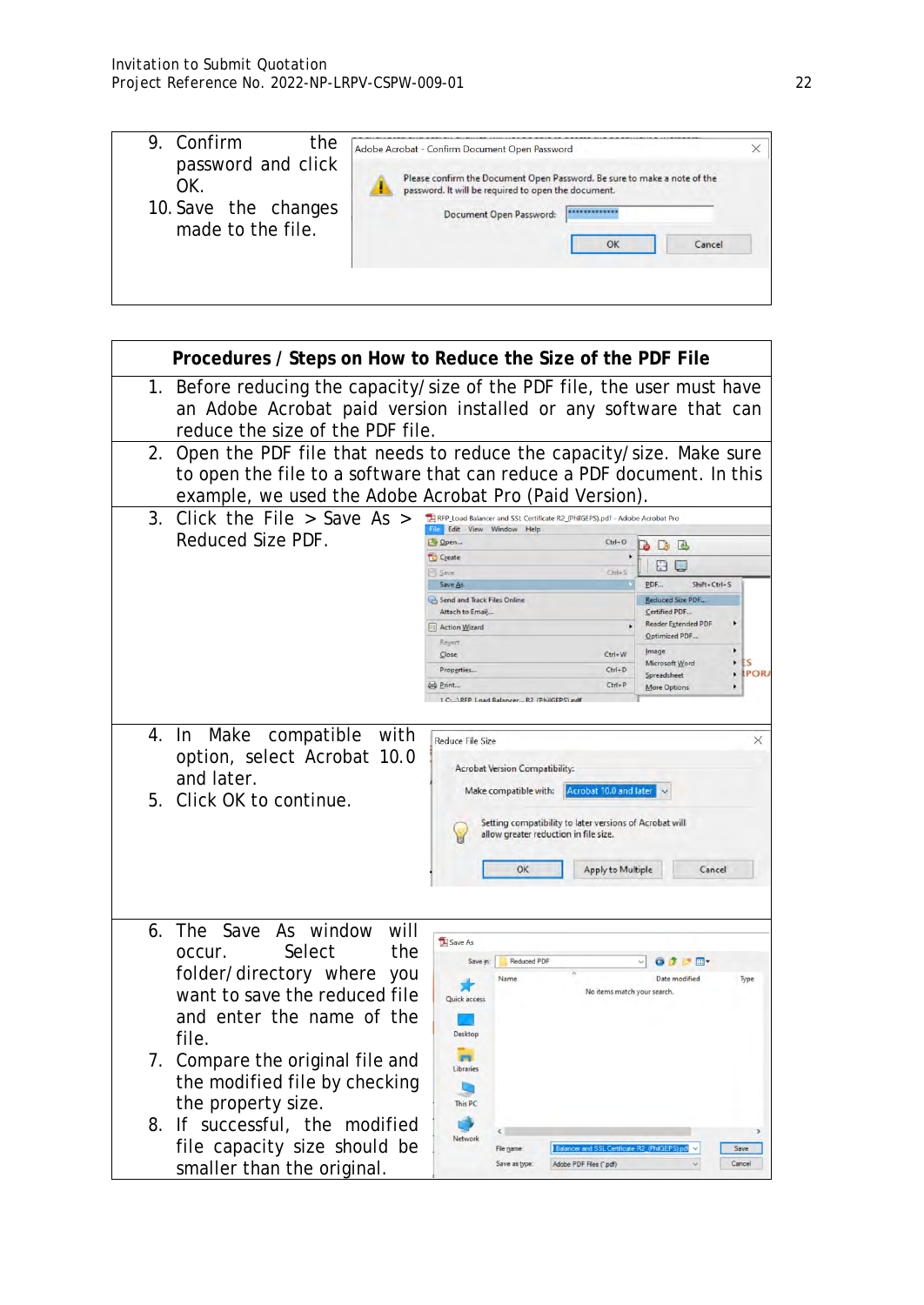#### Opening of Bids

- 1. The BAC shall open the bids immediately after the deadline for submission and receipt of bids, and on the bid opening date.
- 2. During the bid opening, the BAC will make use of appropriate teleconferencing software wherein all bidders are invited to participate including the observers.
- 3. Before the decryption of electronic bids, the Bidder shall confirm that what the BAC received and what the BAC is about to open is the same file that the Bidder uploaded.
- 4. The passwords for accessing the files will be disclosed by the Bidder only during the actual bid opening through videoconferencing, webcasting or similar technology. If the password fails to open the file, the Bidder should be given only three tries until the BAC could declare it to be disqualified.
- 5. The BAC shall open the first PDF file of the Bidder who submitted bids electronically to determine each Bidder's compliance with the documents required to be submitted for eligibility, that is, legal, technical and financial eligibility documents; and for the technical requirements. For this purpose, the BAC shall check the submitted documents of each Bidder against a checklist of required documents to ascertain if they are all present, using a non-discretionary "pass/fail" criterion. If a Bidder submits the required document, it shall be rated "passed" for that particular requirement. In this regard, bids that fail to include any requirement or are incomplete or patently insufficient shall be considered as "failed". Otherwise, the BAC shall rate the Bidder "passed" in relation to the eligibility and technical documents in the first PDF file.
- 6. Immediately after determining compliance with the requirements in the first PDF file, the BAC shall open the electronically submitted second PDF file of each eligible Bidder whose first PDF file was rated "passed." The second PDF file of each complying Bidder shall be opened within the same day.
- 7. The BAC shall thereafter proceed to decrypt the electronic Second PDF file of each On-line Bidders whose electronic first PDF file was rated "passed" to determine each Bidder's compliance with the required financial documents.
- 8. In case one or more of the requirements in the second PDF file of a particular bid is missing, incomplete or patently insufficient, and/or if the submitted total bid price exceeds the ABC, the BAC shall rate the bid concerned as "failed".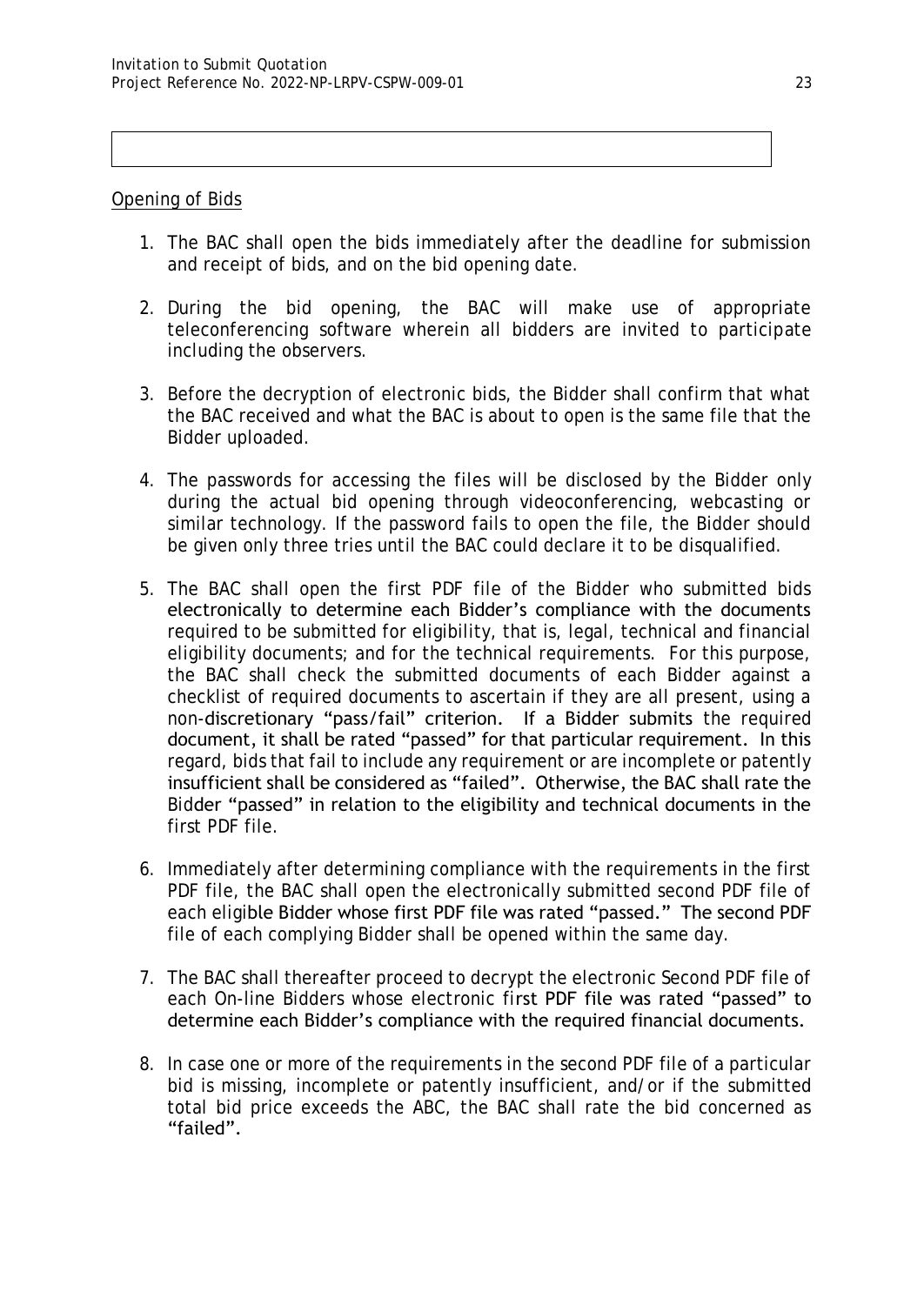9. Only bids that are determined to contain all the bid requirements for both components shall be rated "passed" and shall immediately be considered for evaluation and comparison.

The BAC shall then:

- a. Record all the financial bids but should not be visible to all participants.
- b. After all the financial bids were recorded, the BAC finally shows the financial bids of all bidders and declare who among the bidders is the lowest bidder.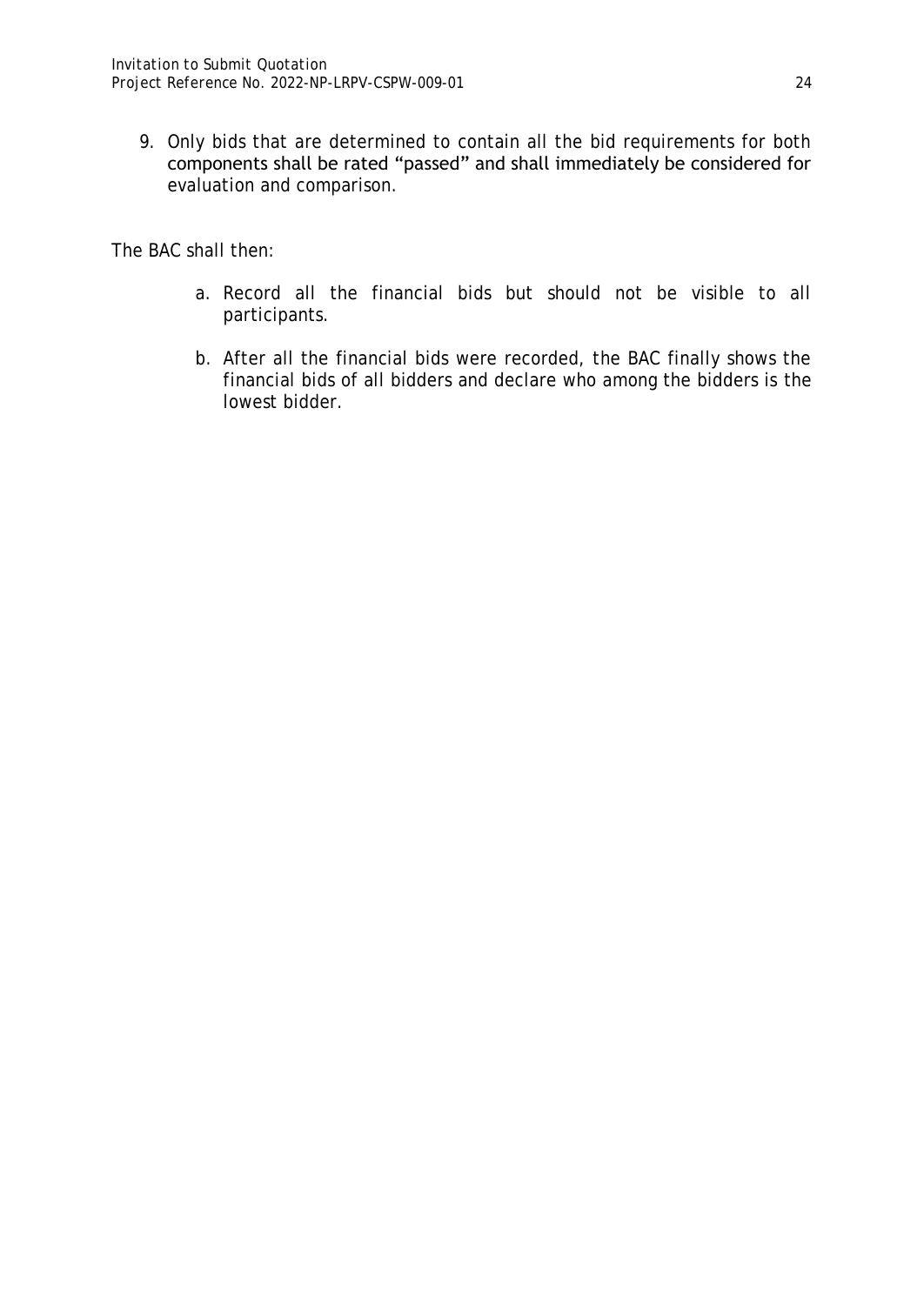## **ANNEX "F"**

# **CONTRACT**

## **Procurement of Lease of Venue for the Conduct of PSALM Corporate Strategic Planning Workshop**

# **(Project Reference No. 2022-NP-LRPV-CSPW-009-01)**

This CONTRACT is executed on the <u>ease</u> day of and between:

The **POWER SECTOR ASSETS AND LIABILITIES MANAGEMENT CORPORATION (PSALM)**, with principal office address at the 24th Floor, Vertis North Corporate Center 1, Astra corner Lux Drives, North Avenue, Quezon City 1105, represented by its President and CEO, **IRENE JOY BESIDO-GARCIA**, duly authorized for this purpose by virtue of 2020-0226-07, dated 26 February 2020 as evidenced by the Secretary's Certificate dated 01 March 2021, a copy which is attached as Annex "A", hereinafter referred to as "PSALM";

-and-

The **\_\_\_\_\_\_\_\_\_\_\_\_\_\_** (hereinafter referred to as "the SUPPLIER") with principal address at \_\_\_\_\_\_\_\_\_\_\_\_\_\_, Philippines, represented by its **\_\_\_\_\_\_\_\_\_\_,** duly authorized for this purpose during a special meeting of the Board of Directors held on \_\_\_\_\_\_\_\_ as evidenced by its Secretary's Certificate dated  $\frac{1}{\sqrt{1-\frac{1}{\sqrt{1-\frac{1}{\sqrt{1-\frac{1}{\sqrt{1-\frac{1}{\sqrt{1-\frac{1}{\sqrt{1-\frac{1}{\sqrt{1-\frac{1}{\sqrt{1-\frac{1}{\sqrt{1-\frac{1}{\sqrt{1-\frac{1}{\sqrt{1-\frac{1}{\sqrt{1-\frac{1}{\sqrt{1-\frac{1}{\sqrt{1-\frac{1}{\sqrt{1-\frac{1}{\sqrt{1-\frac{1}{\sqrt{1-\frac{1}{\sqrt{1-\frac{1}{\sqrt{1-\frac{1}{\sqrt{1-\frac{1}{\sqrt{1-\frac{1}{\sqrt{1-\frac{1}{\sqrt{1-\frac{1}{\sqrt$ 

## ANTECEDENTS:

PSALM invited Bids for the **Procurement of Lease of Venue for the Conduct of the PSALM Corporate Strategic Planning Workshop for CY 2022 (Project Reference No. 2022-NP-LRPV-CSPW-009-01)** with an Approved Budget for the Contract amounting to **EIGHT HUNDRED THOUSAND PESOS ONLY (PHP800,000.00),** inclusive of VAT.

Pursuant to such request, the End-user sent out Requests for Quotations (RFQ) to at least three suppliers of known qualifications and at the same time, posted its RFQ in the Philippine Government Electronic Procurement System (PhilGEPS) and PSALM's website and at conspicuous areas of its premises for three calendar days.

Based on the Abstract of Quotations/Ratings gathered from the quotations and proposals submitted, the BAC recommended "the SUPPLIER" as the one who submitted the Lowest Calculated and Responsive Quotation/Proposal in the sum of **\_\_\_\_\_\_\_\_\_\_\_\_\_\_ (PHP\_\_\_\_\_\_\_\_)** ("Contract Price"), which was approved by PSALM.

ACCORDINGLY, the PARTIES hereby agree as follows:

**IRENE JOY BESIDO-GARCIA \_\_\_\_\_\_\_\_\_\_\_\_\_\_ EMELINA S. BLANCO \_\_\_\_\_\_\_\_\_\_\_\_\_\_\_\_\_\_\_\_\_\_** President and CEO Department Manager, SCPMO

PSALM Corporation

Department Manager,<br>PSALM Corporation

SCPMO

RENE JOY BESIDO-GARCIA

President and CEO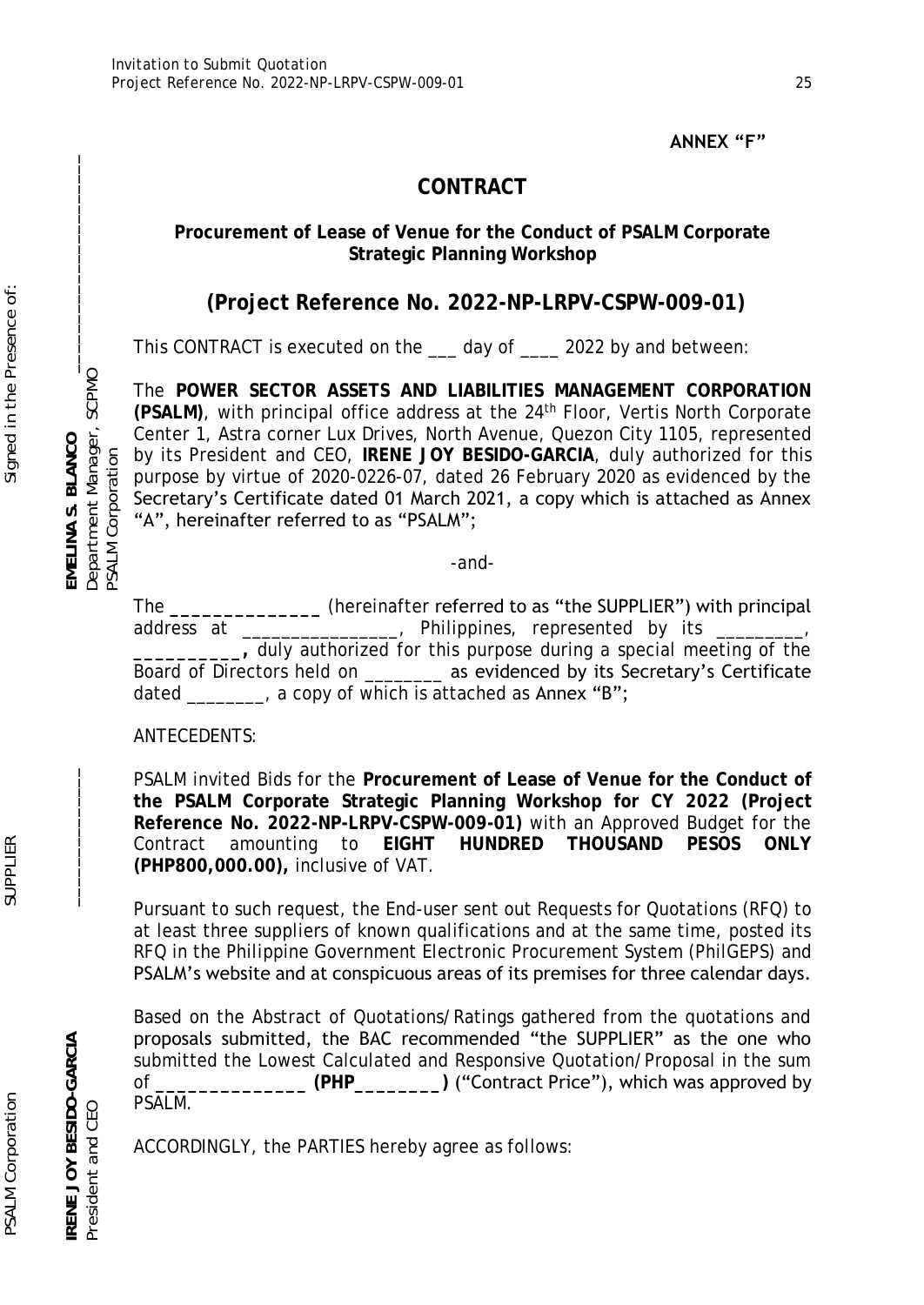1. The following documents shall be deemed to form and be read and construed as part of this Contract, *viz*:

- (a) the Invitation to Submit Quotation;
- (b) the Supplemental Bid Bulletins;
- (c) all bidding forms and documents;

(d) the Supplier's Bid, including the Technical and Financial Proposals, and all other documents/statements submitted, including corrections to the bid resulting from PSALM's bid evaluation;

- (e) the Terms of Reference;
- (f) the BAC Resolution No. SBAC-2022-0\_\_;
- (g) the Notice of Award;
- (h) the Performance Security
- (i) the Notice to Proceed; and
- (j) the Office of the Government Corporate Counsel (OGCC) Contract Review No. \_\_\_, series of 2022 dated \_\_\_\_\_\_\_\_\_\_\_;

2. All words and expressions shall have the same meaning as are respectively assigned to them in this CONTRACT and all documents deemed part of it, unless the context of the use of the words and expressions require otherwise.

3. In consideration of the payments to be made by PSALM to the Supplier as hereinafter mentioned, the Supplier hereby covenants with PSALM to provide the goods and services and to remedy defects therein in conformity in all respects with the provisions of the Contract.

4. PSALM hereby covenants to pay the Supplier in consideration of the provision of the goods and services and the remedying of defects therein, the Contract Price or such other sum as may become payable under the provisions of the contract at the time and in the manner prescribed by this contract.

5. This Contract shall be subject to the review and approval of the Office of the Government Corporate Counsel. Any of its ensuing comments, recommendations, or directives shall form part of this Contract.

The Parties have signed this Contract on 2022 at Quezon City.

Signed, sealed, and delivered by Irene Joy Besido-Garcia, the President and CEO of PSALM.

> \_\_\_\_\_\_\_\_\_\_\_\_\_\_\_\_\_\_\_\_\_\_\_\_\_\_\_ **IRENE JOY BESIDO-GARCIA**

Signed, sealed, and delivered by\_\_\_\_\_\_\_\_\_\_\_\_, the Authorized Representative  $\circ$  of

> \_\_\_\_\_\_\_\_\_\_\_\_\_\_\_\_\_\_\_\_\_\_\_\_\_\_\_\_ **(SUPPLIER)**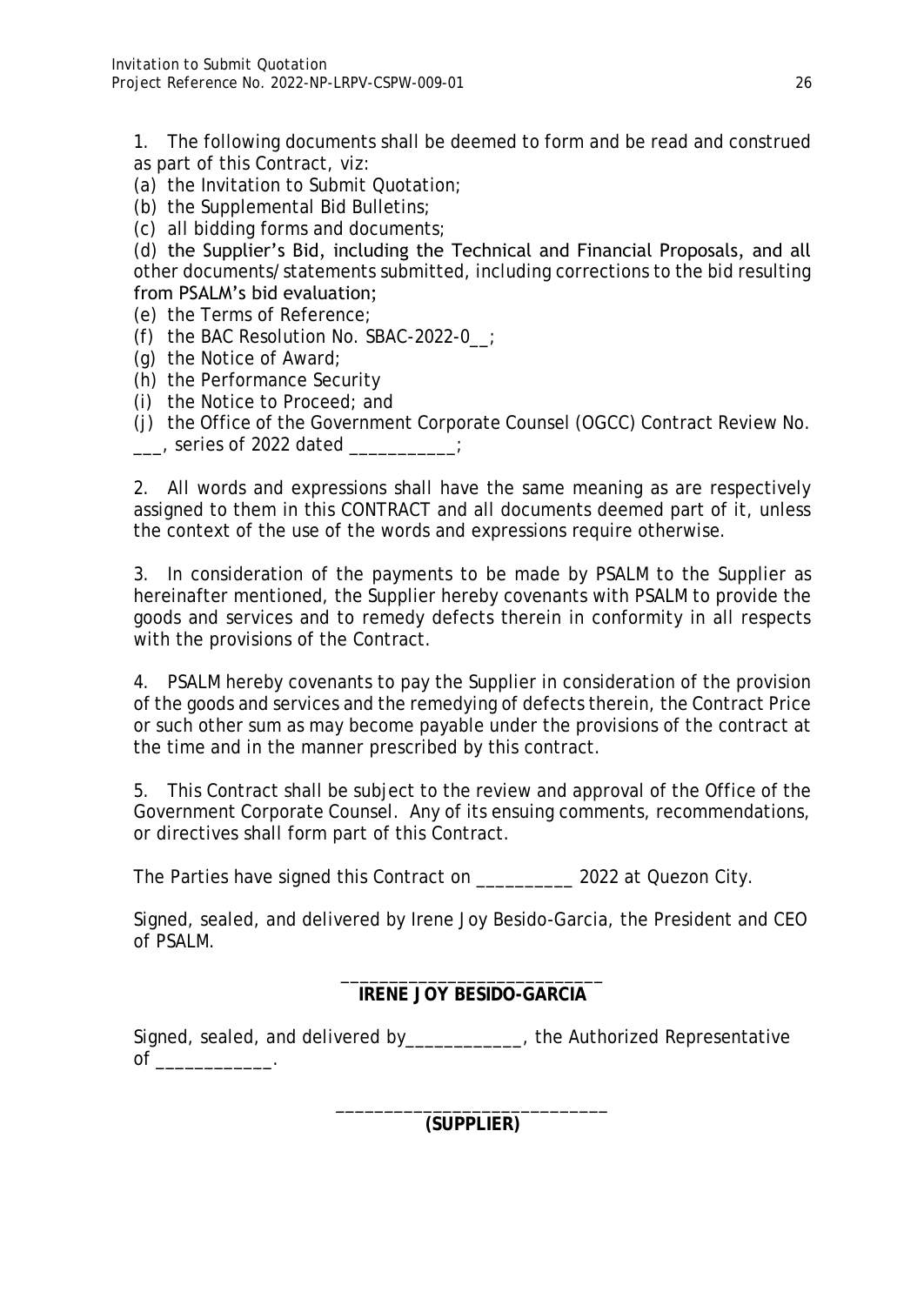Witnessed by

**\_\_\_\_\_\_\_\_\_\_\_\_\_\_\_\_\_\_\_\_\_**

#### **EMELINA S. BLANCO** Department Manager, SCPMO PSALM Corporation

Certification of Funds Availability:

\_\_\_\_\_\_\_\_\_\_\_\_\_\_\_\_\_\_\_\_\_\_\_\_\_\_\_\_\_\_ **SOFE A. SOTERAÑA** Department Manager, Controllership PSALM Corporation